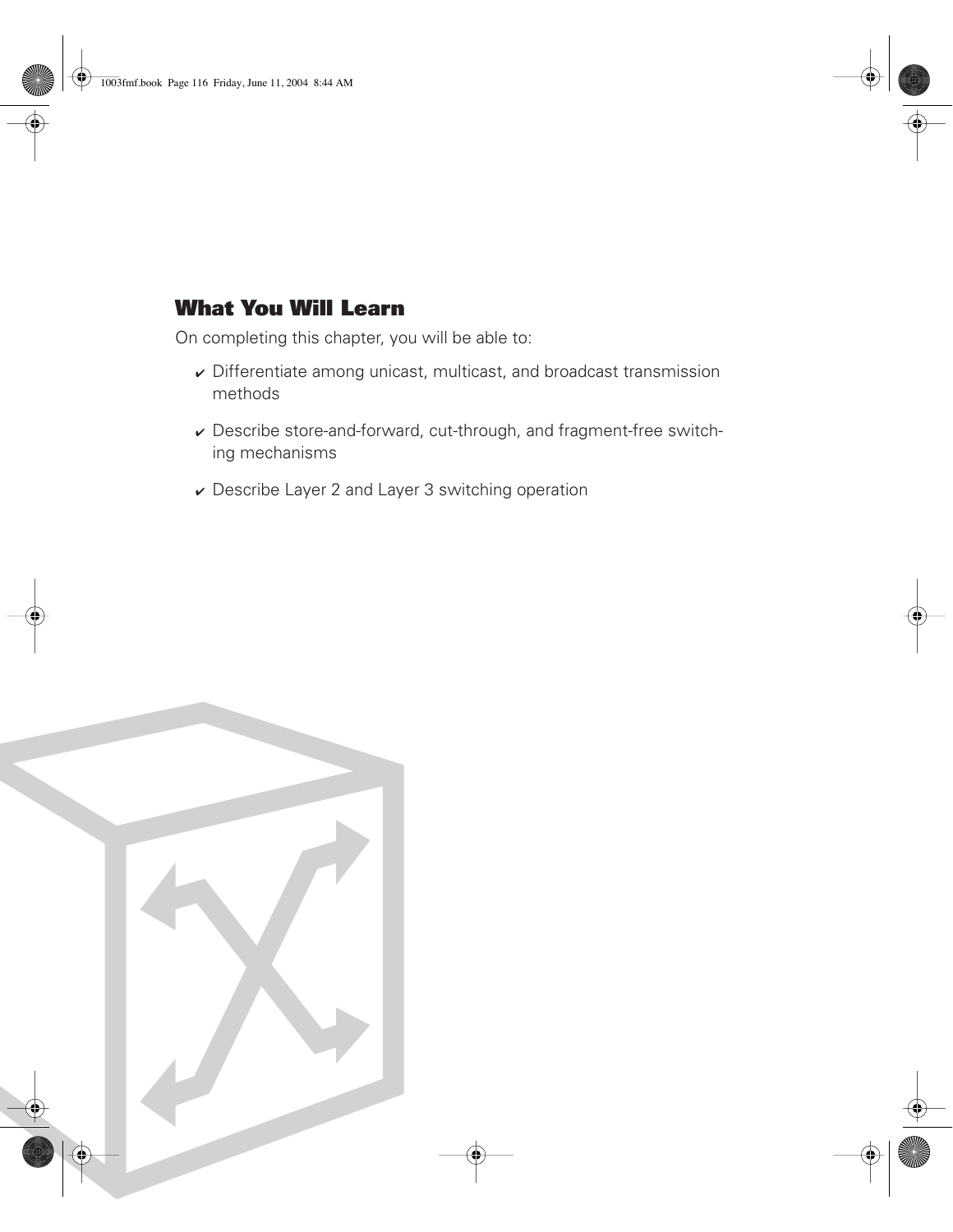# **CHAPTER 6**

# **How a Switch Works**

Up to this point, frames going in and out of the LAN switch have been discussed, but not what those frames are doing while in the switch and what the switch is doing with the frames. As you might have surmised by now, this chapter discusses these very points, and a few more. To understand how a switch processes the frames that it receives and forwards, you will first learn about the three types of transmission methods found in a local-area network (LAN): unicast, multicast, and broadcast.

# **Frames Revisited**

Recall from Chapter 1, "Networking Basics," that frames carry data across the network and are made up of three parts: the header, the data itself (payload), and the trailer, as illustrated in the Figure 6-1.

### **Figure 6-1** Complete Frame (Header, Data [Payload], Trailer)



These three frame components—the header, data, and trailer—combine in making up a complete frame. The header identifies the destination data-link address of the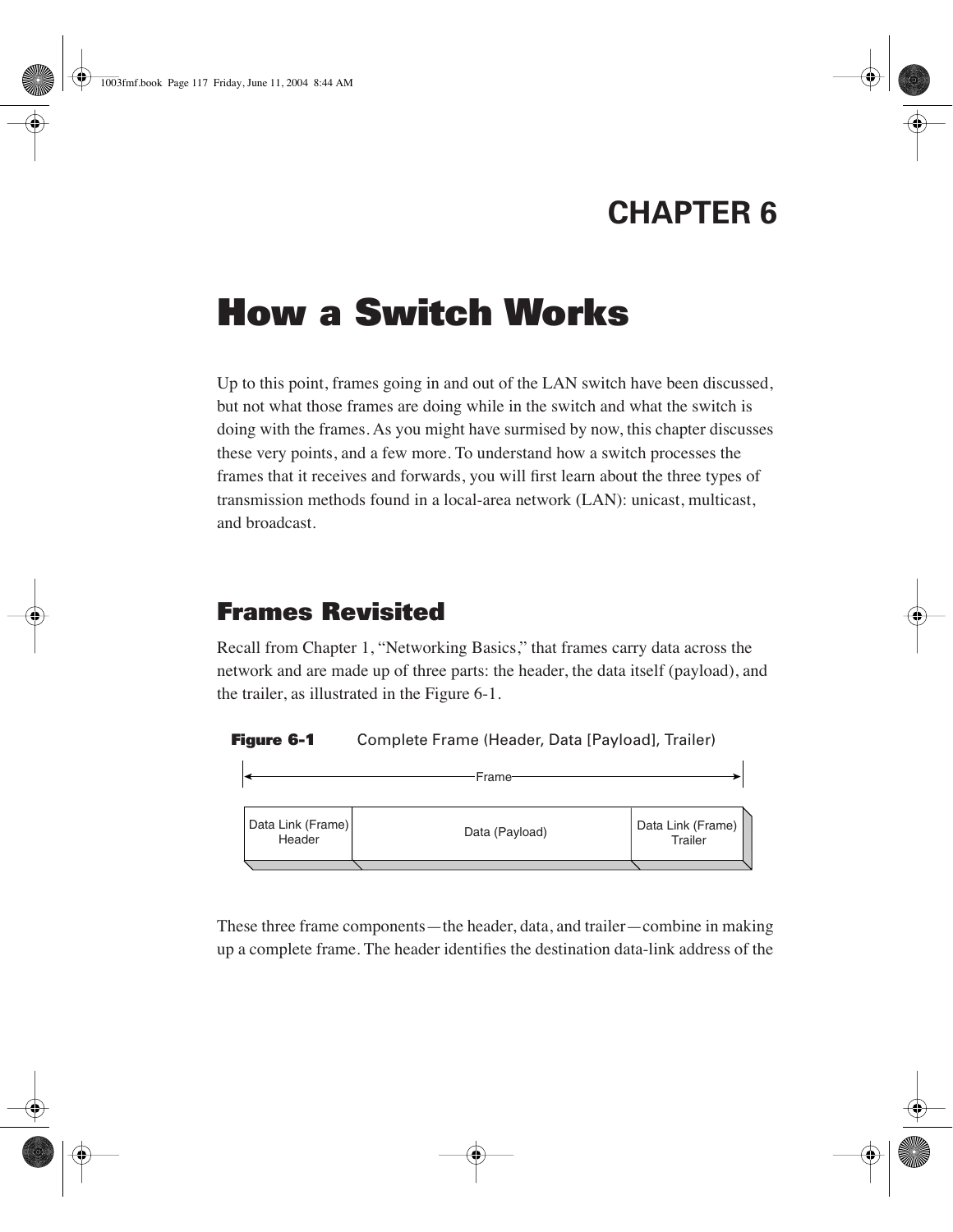frame, the payload is data from upper-layer protocols (such as packets from the network layer), and the trailer signifies the end of the frame.

Recall from Chapter 5, "Ethernet LANs," that the MAC address (Media Access Control address or physical address) is the unique serial number burned into network adapters that differentiates that network card from all others on the network. To be a part of any network, you must have an address so that others can reach you. There are two types of addresses found in a network: the logical network address and the physical data-link address. In LAN bridging and switching environments, you are concerned with the physical address (MAC address), and the MAC address is found in the frame header.

A MAC address is the physical address of the device and is 48 bits (6 bytes) long. It is made up of two parts: the organizational unique identifier (OUI) and the vendor-assigned address, as illustrated in Figure 6-2.





Recall that the MAC address on a computer might look like this: 00-06-0f-08-b4-12. This MAC address is used for the Fast Ethernet adapter on the computer in question—the OUI is 00-06-0f, and the vendor-assigned number is 08-b4-12.

# **Transmission Methods**

LAN data transmissions at Layer 2 fall into three classifications: unicast, multicast, and broadcast. In each type of transmission, a single frame is sent to one node on the network. If the frame is to be sent to more than one node on the network, the sender must send individual unicast data streams to each node.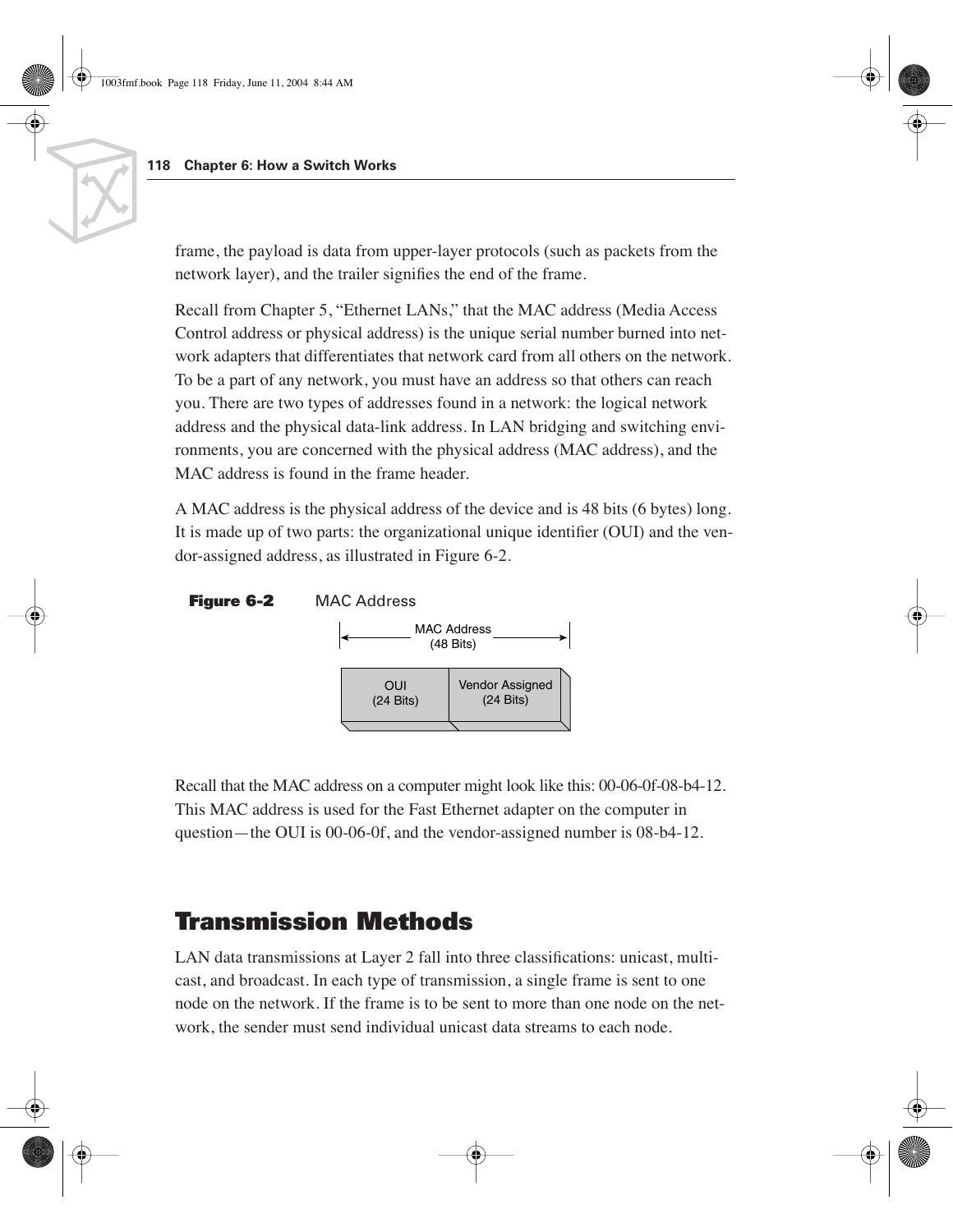In a *unicast* transmission, a single frame or packet is sent from a single source to a single destination on a network. In a *multicast* transmission environment*,* a single data frame or a single source to multiple destinations packet is copied and sent to a specific subset of nodes on the network. In a *broadcast* transmission environment from a single source to all nodes, a single data frame or packet is copied and sent to all nodes on the network.

# **Unicast**

Unicast is a one-to-one transmission method in which the network carries a message to one receiver, such as from a server to a LAN workstation. In a unicast environment, even though multiple users might ask for the same information from the same server at the same time, such as a video clip, duplicate data streams are sent. One stream is sent to each user, as illustrated in the Figure 6-3.





Unicast sends separate data streams to each computer requesting the data, in turn flooding the network with traffic. Unicast might be compared to an after-work gathering. You and several of your co-workers might be going to the same destination, but each taking his own vehicle, flooding the streets with cars. (So the next time you go to an after-work gathering, and each person drives his own car, tell them you're "unicasting.")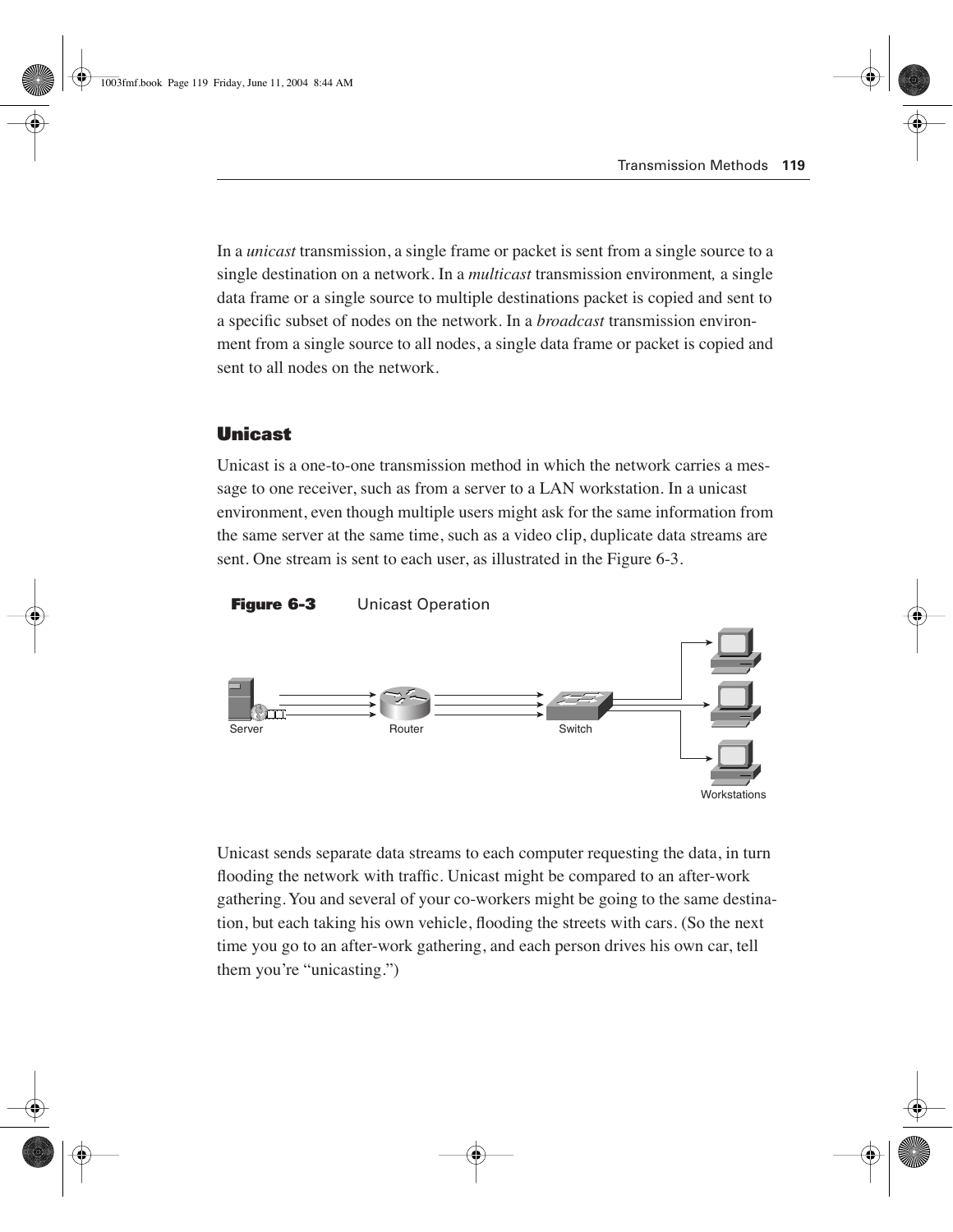### **Multicast**

Multicast is a one-to-many transmission method in which the network carries a message to multiple receivers at the same time. Multicast is similar to broadcasting, except that multicasting means sending to a specific group, whereas broadcasting implies sending to everybody, whether they want the traffic or not. When sending large amounts of data, multicast saves considerable network bandwidth because the bulk of the data is sent only once. The data travels from its source through major backbones and is then multiplied, or distributed out, at switching points closer to the end users (see Figure 6-4). This is more efficient than a unicast system, in which the data is copied and forwarded to each recipient.



Multicast conserves network bandwidth by sending a single data stream across the network, much as you and others might carpool to and from work, thereby reducing the traffic on the roads. For example, a few of you might ride together to some point, such as a drop-off point in the city, and then disperse from there. Multicasting works in the same way by using the concept of shared transmission across a network. Multicasting sends the data to a predetermined endpoint, such as a switch, where the traffic is sent to each intended recipient, instead of each traffic stream being sent from start to finish across the network, independent of others.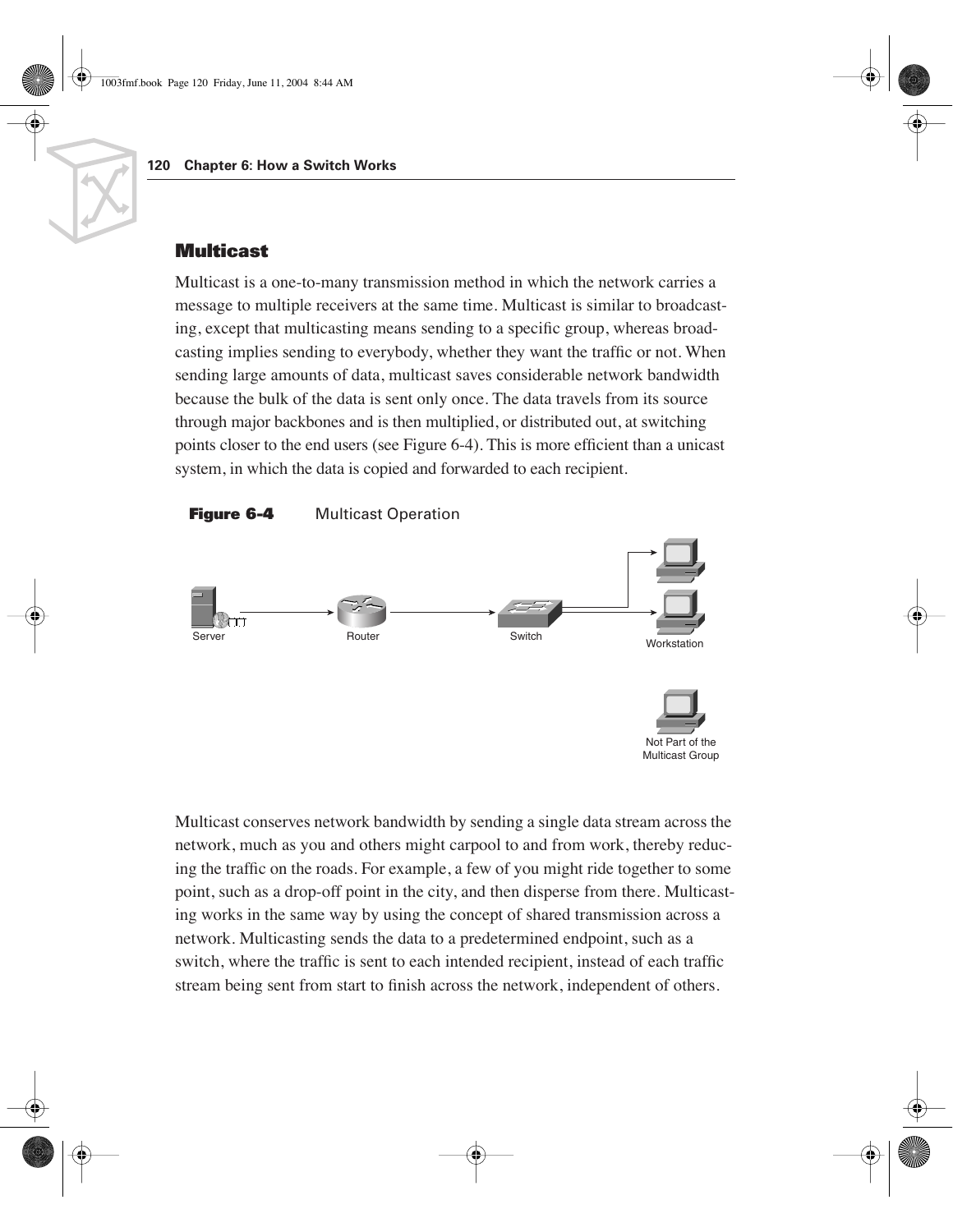### **Broadcast**

Broadcast is a one-to-all transmission method in which the network carries a message to all devices at the same time, as illustrated in Figure 6-5.



Broadcast message traffic is sent out to every node on the network where the broadcast is not filtered or blocked by a router. Broadcasts are issued by the *Address Resolution Protocol (ARP)* for address resolution when the location of a user or server is not known. For example, the location could be unknown when a network client or server first joins the network and identifies itself. Sometimes broadcasts are a result of network devices continually announcing their presence in the network, so that other devices don't forget who is still a part of the network. Regardless of the reason for a broadcast, the broadcast must reach all possible stations that might potentially respond.

# **Frame Size**

Frame size is measured in bytes and has a minimum and maximum length, depending on the implemented technology. For example, the minimum frame size for an Ethernet LAN is 64 bytes with a 4-byte *cyclic redundancy check (CRC)*, and the maximum frame size is 1518 bytes. The minimum/maximum for a Token Ring LAN is 32 bytes/16 kilobytes (KB), respectively.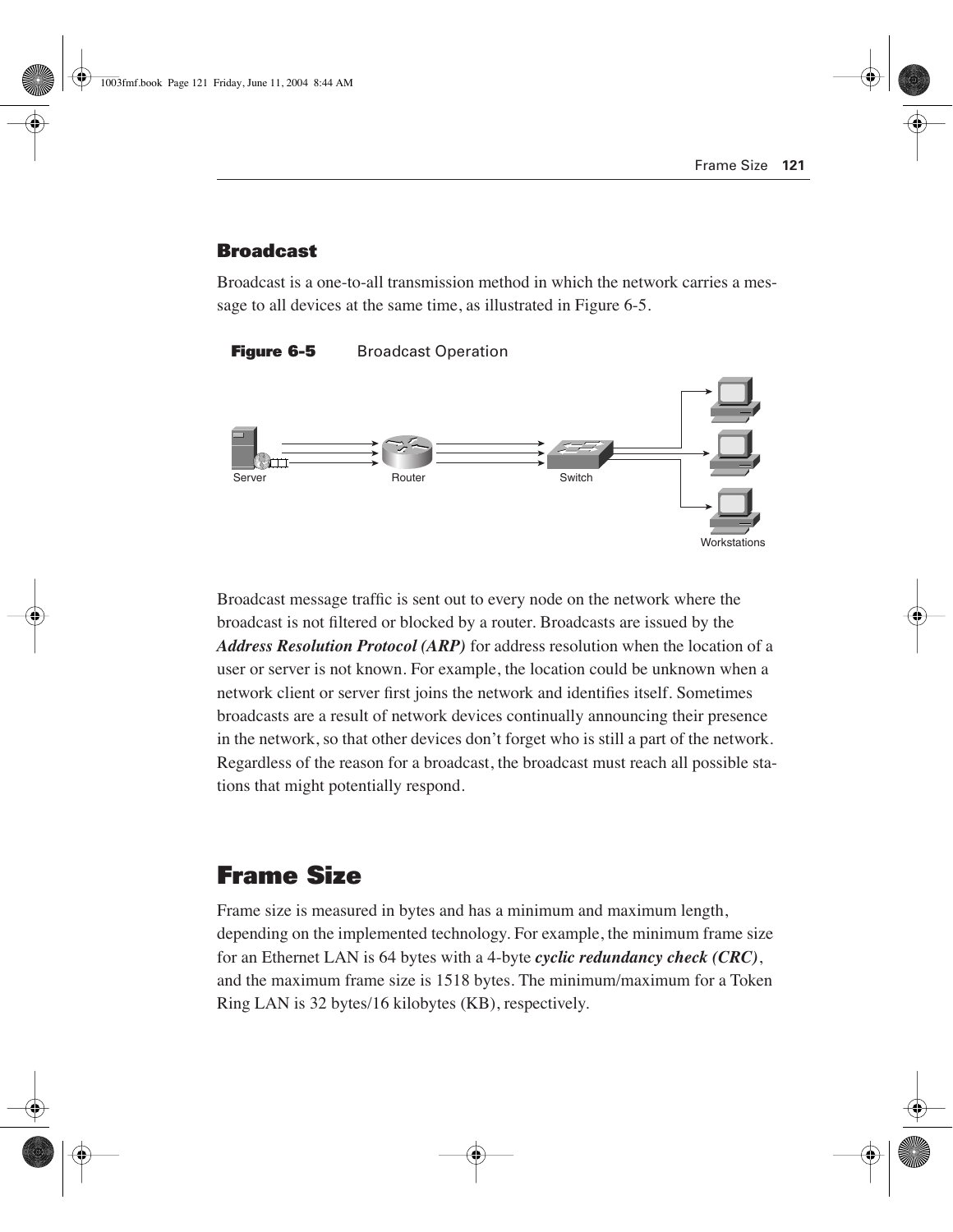Why is it important to know the minimum and maximum frame sizes your network can support? Knowing the sizes enables you to ensure that your users' message traffic gets to where it needs to go quickly and accurately.

Suppose your corporate mailroom is equipped only to handle letter- and businesssized envelopes and is not equipped to handle postcards or larger legal-sized envelopes. The letter-sized envelope is the minimum size, and the business-sized envelope is the maximum sized "frame" allowed by your mailroom. Anything smaller than the letter-sized envelope, such as a postcard, might be considered a *runt*, and anything larger than the business-sized envelope might be considered a *giant*.

Figure 6-6 illustrates the concept of a minimum and maximum frame size, and the result, in a corporate mailroom. (Let's hope this doesn't really happen, although it might explain a few missing pieces of mail.)

#### **Figure 6-6** Mailroom in Action

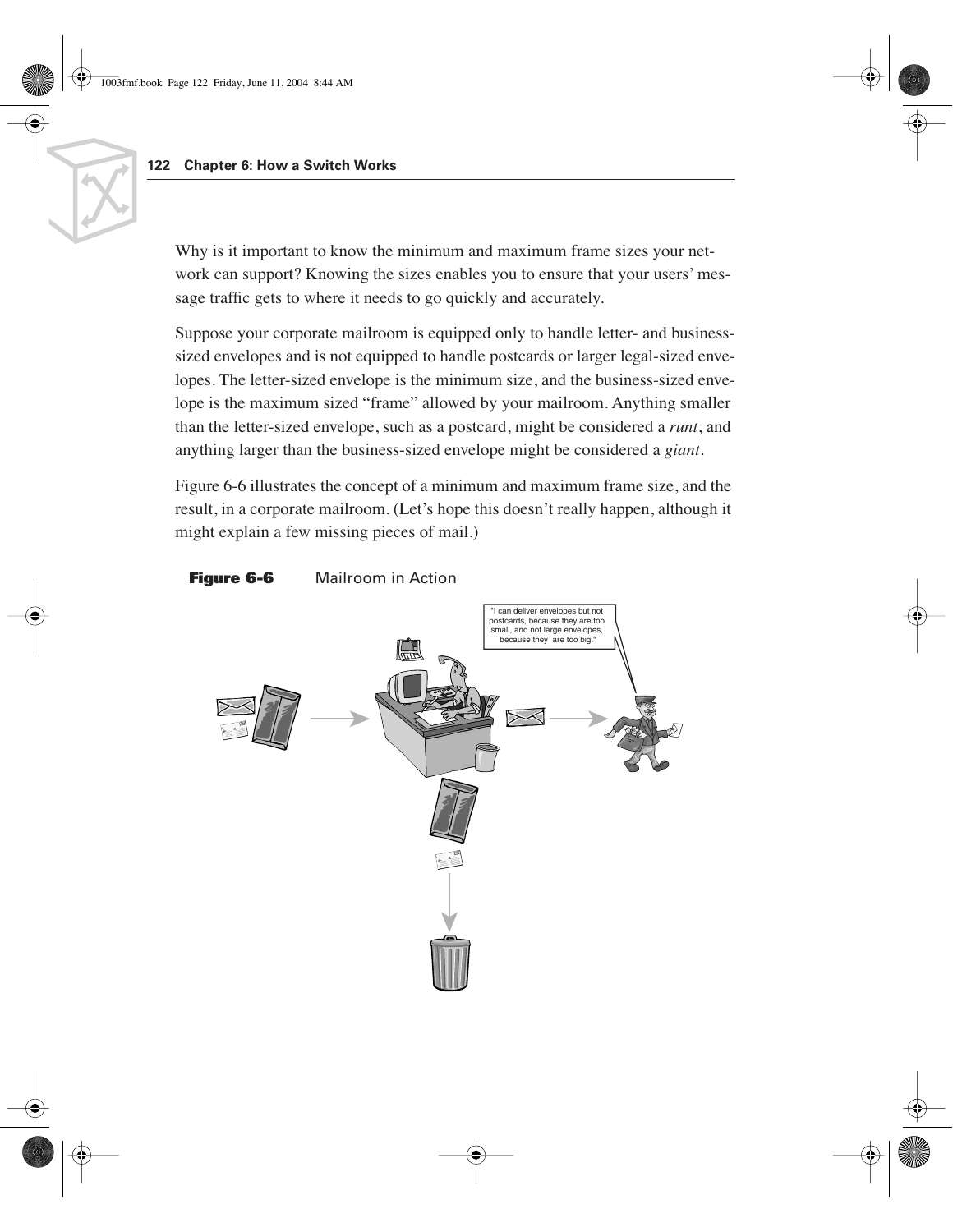In this mailroom (switch) scenario, both the postcards (runts) and legal-sized envelopes (giants) would not be accepted by the mailroom (the switch) and therefore would be dropped into the trash.



**note** The maximum frame size is also known as the maximum transmission unit, or MTU. When a frame is larger than the MTU, it is broken down, or fragmented, into smaller pieces by the Layer 3 protocol to accommodate the MTU of the network.

# **Layer 2 Switching Methods**

LAN switches are characterized by the forwarding method that they support, such as a store-and-forward switch, cut-through switch, or fragment-free switch. In the store-and-forward switching method, error checking is performed against the frame, and any frame with errors is discarded. With the cut-through switching method, no error checking is performed against the frame, which makes forwarding the frame through the switch faster than store-and-forward switches.

# **Store-and-Forward Switching**

Store-and-forward switching means that the LAN switch copies each complete frame into the switch memory buffers and computes a cyclic redundancy check (CRC) for errors. CRC is an error-checking method that uses a mathematical formula, based on the number of bits (1s) in the frame, to determine whether the received frame is errored. If a CRC error is found, the frame is discarded. If the frame is error free, the switch forwards the frame out the appropriate interface port, as illustrated in Figure 6-7.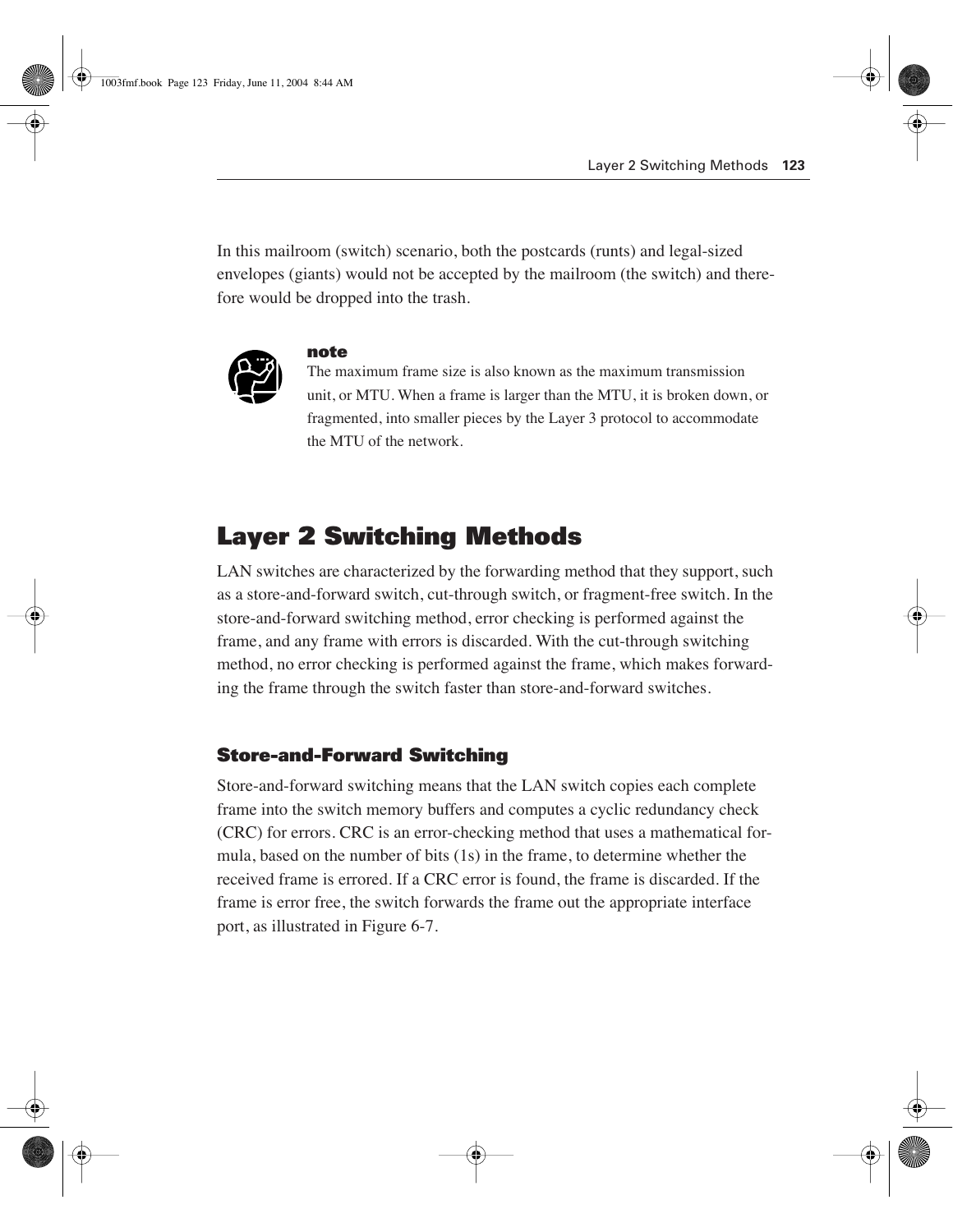

An Ethernet frame is discarded if it is smaller than 64 bytes in length, a runt, or if the frame is larger than 1518 bytes in length, a giant, as illustrated in Figure 6-8*.*



**note** Some switches can be configured to carry giant, or jumbo, frames.

If the frame does not contain any errors, and is not a runt or a giant, the LAN switch looks up the destination address in its forwarding, or switching, table and determines the outgoing interface. It then forwards the frame toward its intended destination.

# **Store-and-Forward Switching Operation**

Store-and-forward switches store the entire frame in internal memory and check the frame for errors before forwarding the frame to its destination. Store-andforward switch operation ensures a high level of error-free network traffic, because bad data frames are discarded rather than forwarded across the network, as illustrated in Figure 6-9.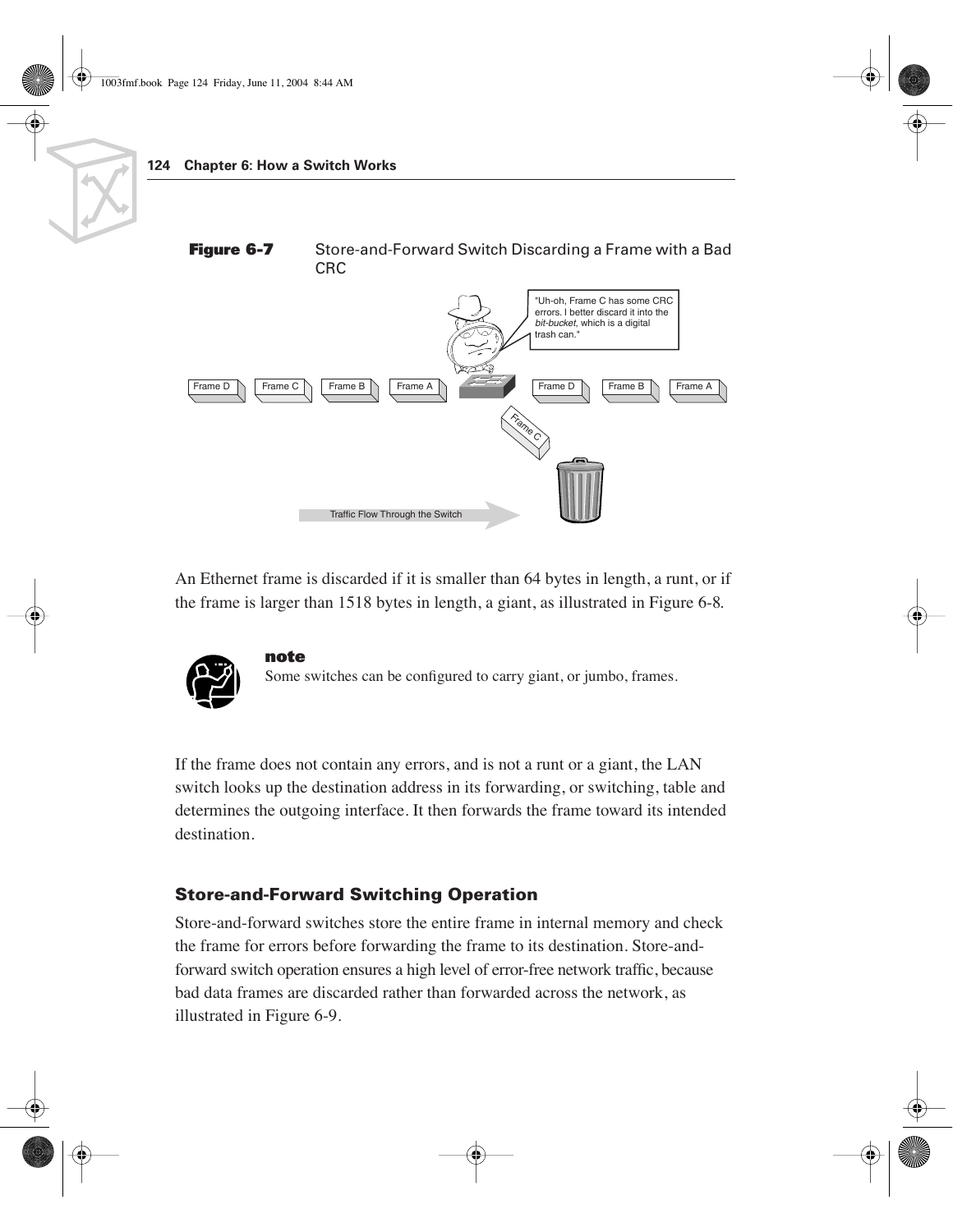

#### **Figure 6-8** Runts and Giants in the Switch

**Figure 6-9** Store-and-Forward Switch Examining Each Frame for Errors Before Forwarding to Destination Network Segment

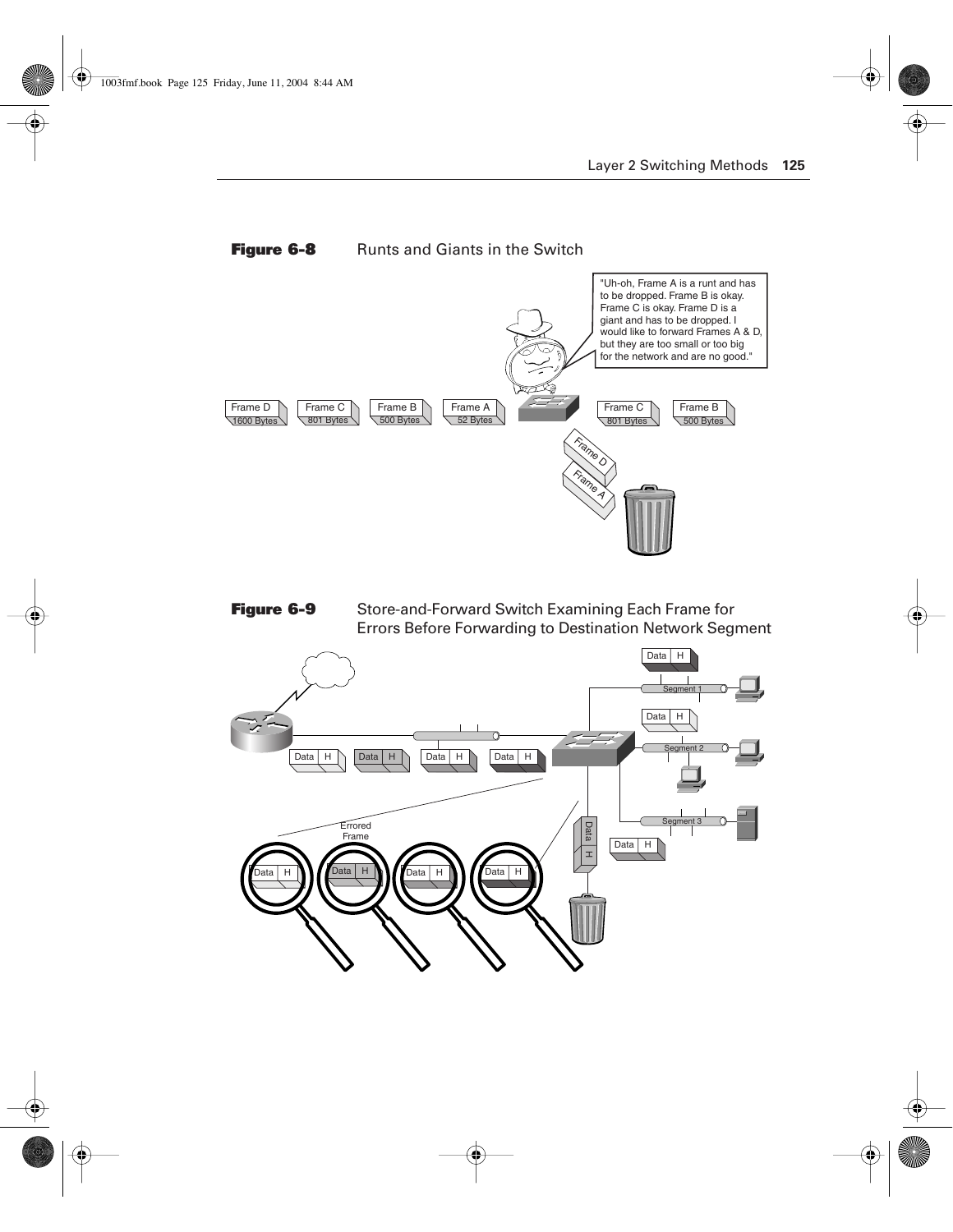The store-and-forward switch shown in Figure 6-9 inspects each received frame for errors before forwarding it on to the frame's destination network segment. If a frame fails this inspection, the switch drops the frame from its buffers, and the frame is thrown in to the proverbial bit bucket.

A drawback to the store-and-forward switching method is one of performance, because the switch has to store the entire data frame before checking for errors and forwarding. This error checking results in high switch latency (delay). If multiple switches are connected, with the data being checked at each switch point, total network performance can suffer as a result. Another drawback to store-andforward switching is that the switch requires more memory and processor (central processing unit, CPU) cycles to perform the detailed inspection of each frame than that of cut-through or fragment-free switching.

### **Cut-Through Switching**

With cut-through switching, the LAN switch copies into its memory only the destination MAC address, which is located in the first 6 bytes of the frame following the preamble. The switch looks up the destination MAC address in its switching table, determines the outgoing interface port, and forwards the frame on to its destination through the designated switch port. A cut-through switch reduces delay because the switch begins to forward the frame as soon as it reads the destination MAC address and determines the outgoing switch port, as illustrated in Figure 6-10.

The cut-through switch shown in Figure 6-10 inspects each received frame's header to determine the destination before forwarding on to the frame's destination network segment. Frames with and without errors are forwarded in cutthrough switching operations, leaving the error detection of the frame to the intended recipient. If the receiving switch determines the frame is errored, the frame is thrown out to the bit bucket where the frame is subsequently discarded from the network.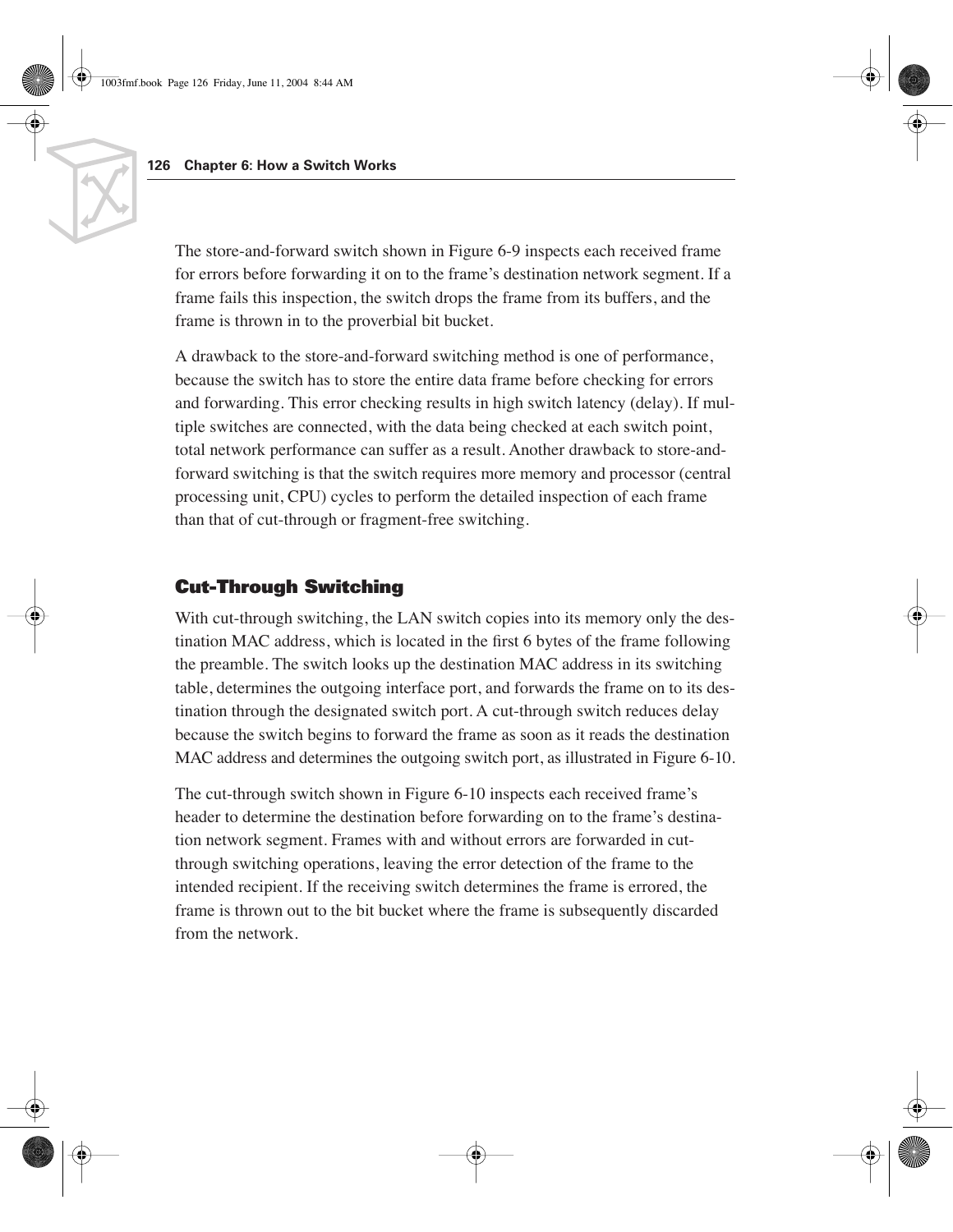

**Figure 6-10** Cut-Through Switch Examining Each Frame Header Before Forwarding to Destination Network Segment

Cut-through switching was developed to reduce the delay in the switch processing frames as they arrive at the switch and are forwarded on to the destination switch port. The switch pulls the frame header into its port buffer. When the destination MAC address is determined by the switch, the switch forwards the frame out the correct interface port to the frame's intended destination.

Cut-through switching reduces *latency* inside the switch. If the frame was corrupted in transit, however, the switch still forwards the bad frame. The destination receives this bad frame, checks the frame's CRC, and discards it, forcing the source to resend the frame. This process wastes bandwidth and, if it occurs too often, network users experience a significant slowdown on the network. In contrast, store-and-forward switching prevents errored frames from being forwarded across the network and provides for *quality of service (QoS)* managing network traffic flow.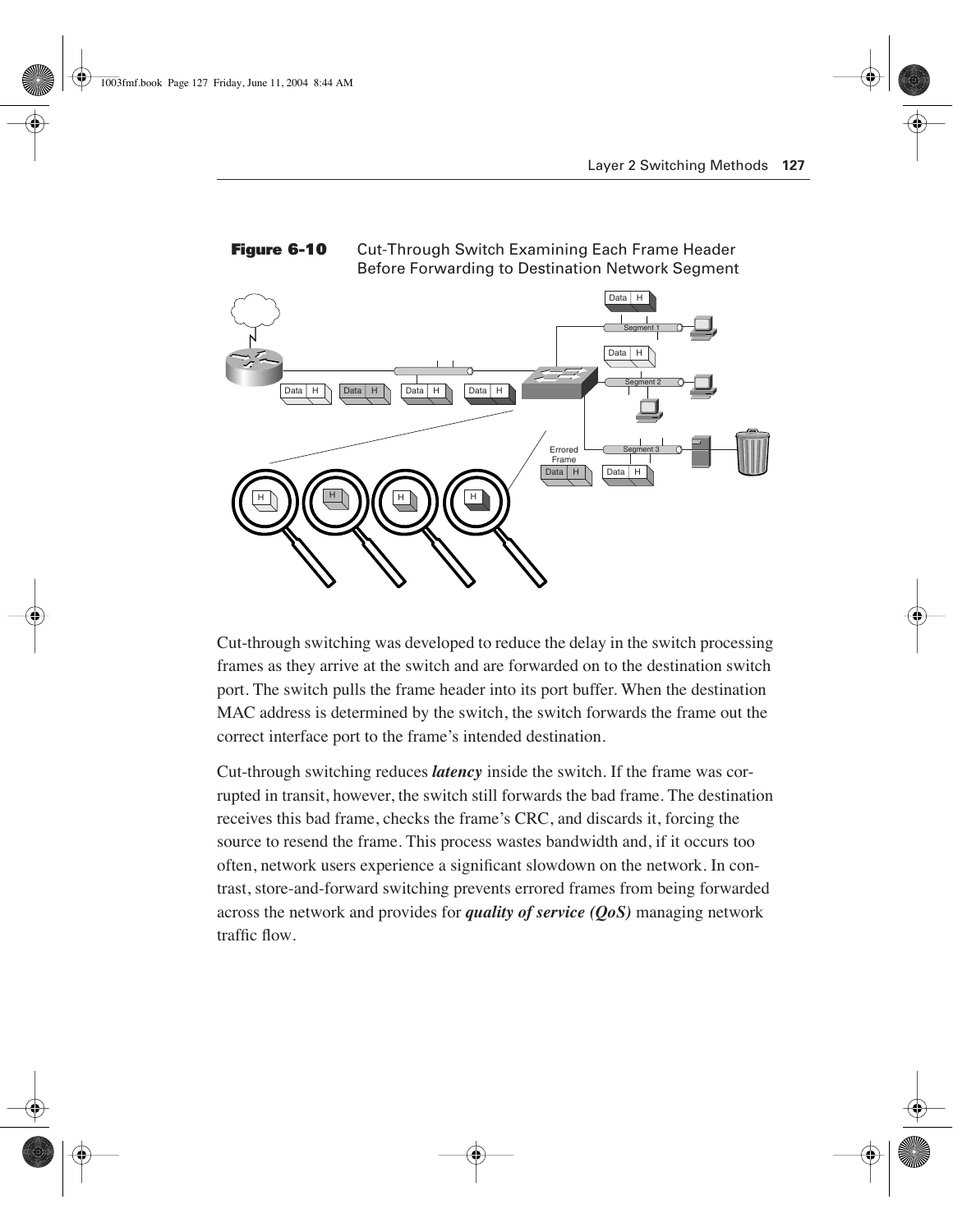

#### **note**

Today's switches don't suffer the *network latency* that older (legacy) switches labored under. This minimizes the effect switch latency has on your traffic. Today's switches are better suited for a store-and-forward environment.

### **Cut-Through Switching Operation**

Cut-through switches do not perform any error checking of the frame because the switch looks only for the frame's destination MAC address and forwards the frame out the appropriate switch port. Cut-through switching results in low switch latency. The drawback, however, is that bad data frames, as well as good frames, are sent to their destinations. At first blush, this might not sound bad because most network cards do their own frame checking by default to ensure good data is received. You might find that if your network is broken down into workgroups, the likelihood of bad frames or collisions might be minimized, in turn making cutthrough switching a good choice for your network.

# **Fragment-Free Switching**

Fragment-free switching is also known as *runtless switching* and is a hybrid of cut-through and store-and-forward switching. Fragment-free switching was developed to solve the late-collision problem.



#### **note**

Recall that when two systems' transmissions occur at the same time, the result is a collision. Collisions are a part of Ethernet communications and do not imply any error condition. A late collision is similar to an Ethernet collision, except that it occurs after all hosts on the network should have been able to notice that a host was already transmitting.

A late collision indicates that another system attempted to transmit after a host has transmitted at least the first 60 bytes of its frame. Late collisions are often caused by an Ethernet LAN being too large and therefore needing to be segmented. Late collisions can also be caused by faulty network devices on the segment and duplex (for example, half-duplex/full-duplex) mismatches between connected devices.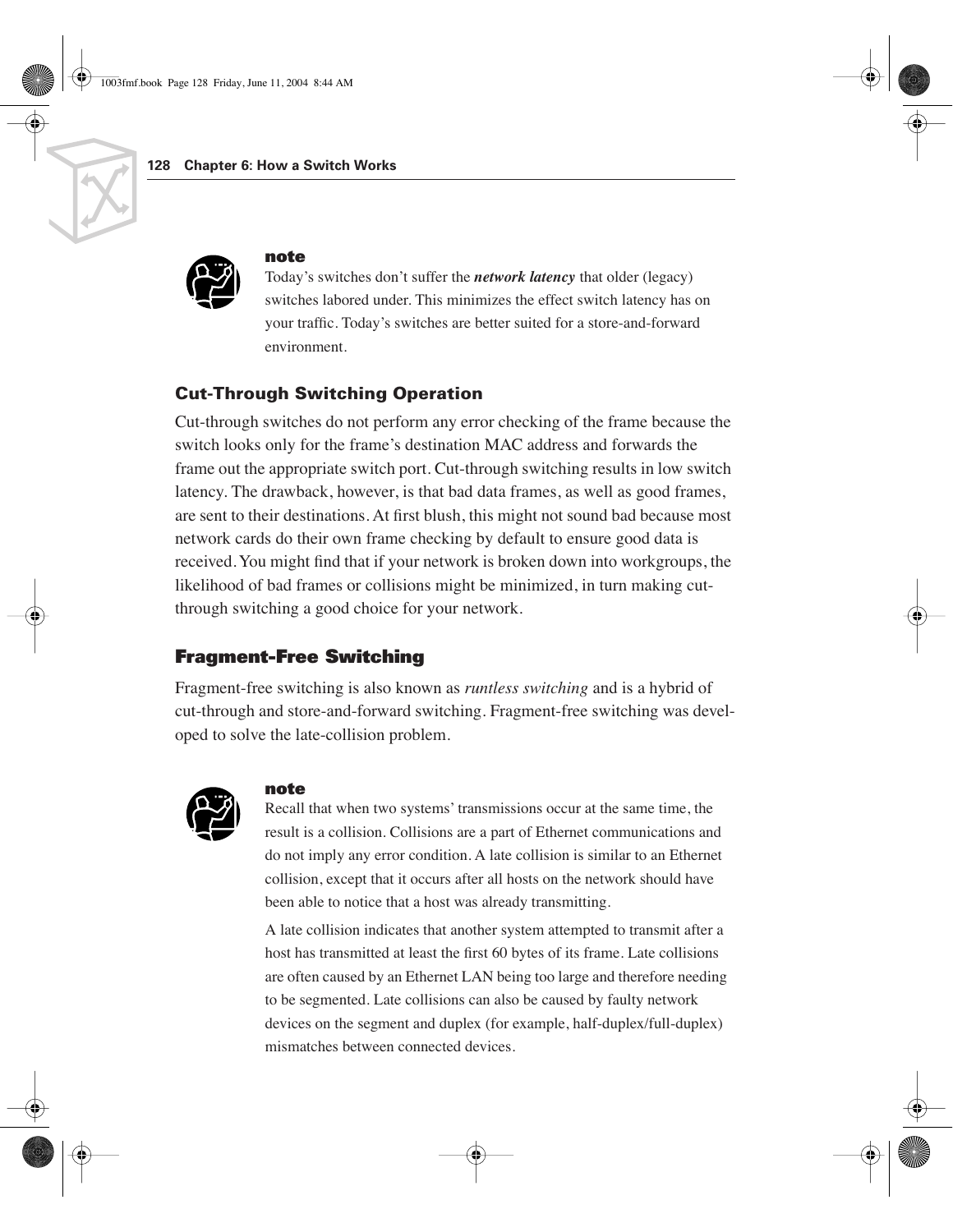# **Fragment-Free Switching Operation**

Fragment-free switching works like cut-through switching with the exception that a switch in fragment-free mode stores the first 64 bytes of the frame before forwarding. Fragment-free switching can be viewed as a compromise between storeand-forward switching and cut-through switching. The reason fragment-free switching stores only the first 64 bytes of the frame is that most network errors and collisions occur during the first 64 bytes of a frame.



#### **note**

Different methods work better at different points in the network. For example, cut-through switching is best for the network core where errors are fewer, and speed is of utmost importance. Store-and-forward is best at the network access layer where most network problems and users are located.

## **Layer 3 Switching**

Layer 3 switching is another example of fragment-free switching. Up to now, this discussion has concentrated on switching and bridging at the data link layer (Layer 2) of the Open System Interconnection (OSI) model. When bridge technology was first developed, it was not practical to build wire-speed bridges with large numbers of high-speed ports because of the manufacturing cost involved. With improved technology, many functions previously implemented in software were moved into the hardware, increasing performance and enabling manufacturers to build reasonably priced *wire-speed* switches.

Whereas bridges and switches work at the data link layer (OSI Layer 2), routers work at the network layer (OSI Layer 3). Routers provide functionality beyond that offered by bridges or switches. As a result, however, routers entail greater complexity. Like early bridges, routers were often implemented in software, running on a special-purpose processing platform, such as a personal computer (PC) with two network interface cards (NICs) and software to route data between each NIC, as illustrated in Figure 6-11.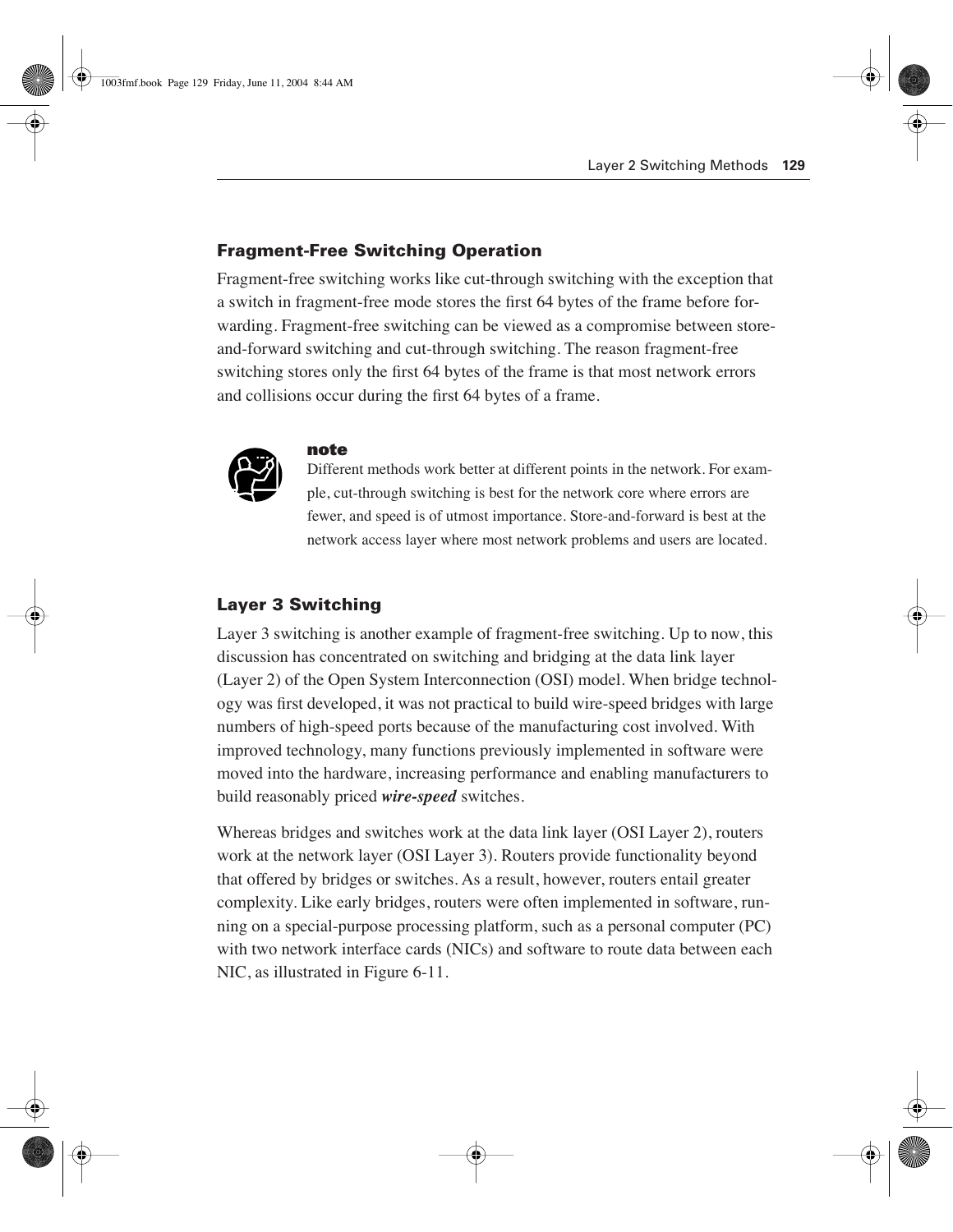

The early days of routing involved a computer and two NIC cards, not unlike two people having a conversation, but having to go through a third person to do so. The workstation would send its traffic across the wire, and the routing computer would receive it on one NIC, determine that the traffic would have to be sent out the other NIC, and then resend the traffic out this other NIC.



#### **note**

In the same way that a Layer 2 switch is another name for a bridge, a Layer 3 switch is another name for a router. This is not to say that a Layer 3 switch and a router operate the same way. Layer 3 switches make decisions based on the port-level Internet Protocol (IP) addresses, whereas routers make decisions based on a map of the Layer 3 network (maintained in a routing table).

Multilayer switching is a switching technique that switches at both the data link (OSI Layer 2) and network (OSI Layer 3) layers. To enable multilayer switching, LAN switches must use store-and-forward techniques because the switch must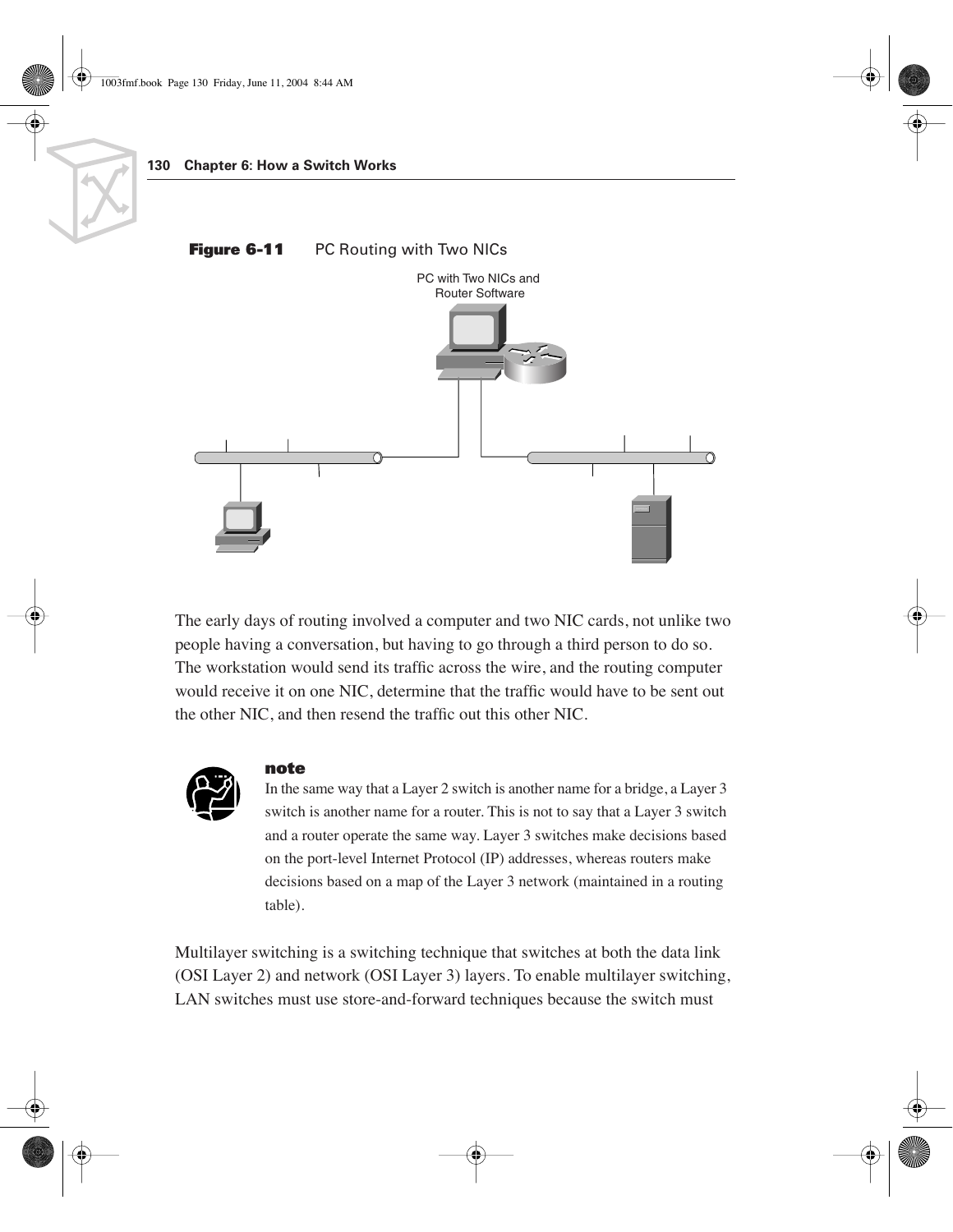receive the entire frame before it performs any protocol layer operations, as illustrated in Figure 6-12.





Similar to a store-and-forward switch, with multilayer switching the switch pulls the entire received frame into its memory and calculates its CRC. It then determines whether the frame is good or bad. If the CRC calculated on the packet matches the CRC calculated by the switch, the destination address is read and the frame is forwarded out the correct switch port. If the CRC does not match the frame, the frame is discarded. Because this type of switching waits for the entire frame to be received before forwarding, port latency times can become high, which can result in some latency, or delay, of network traffic.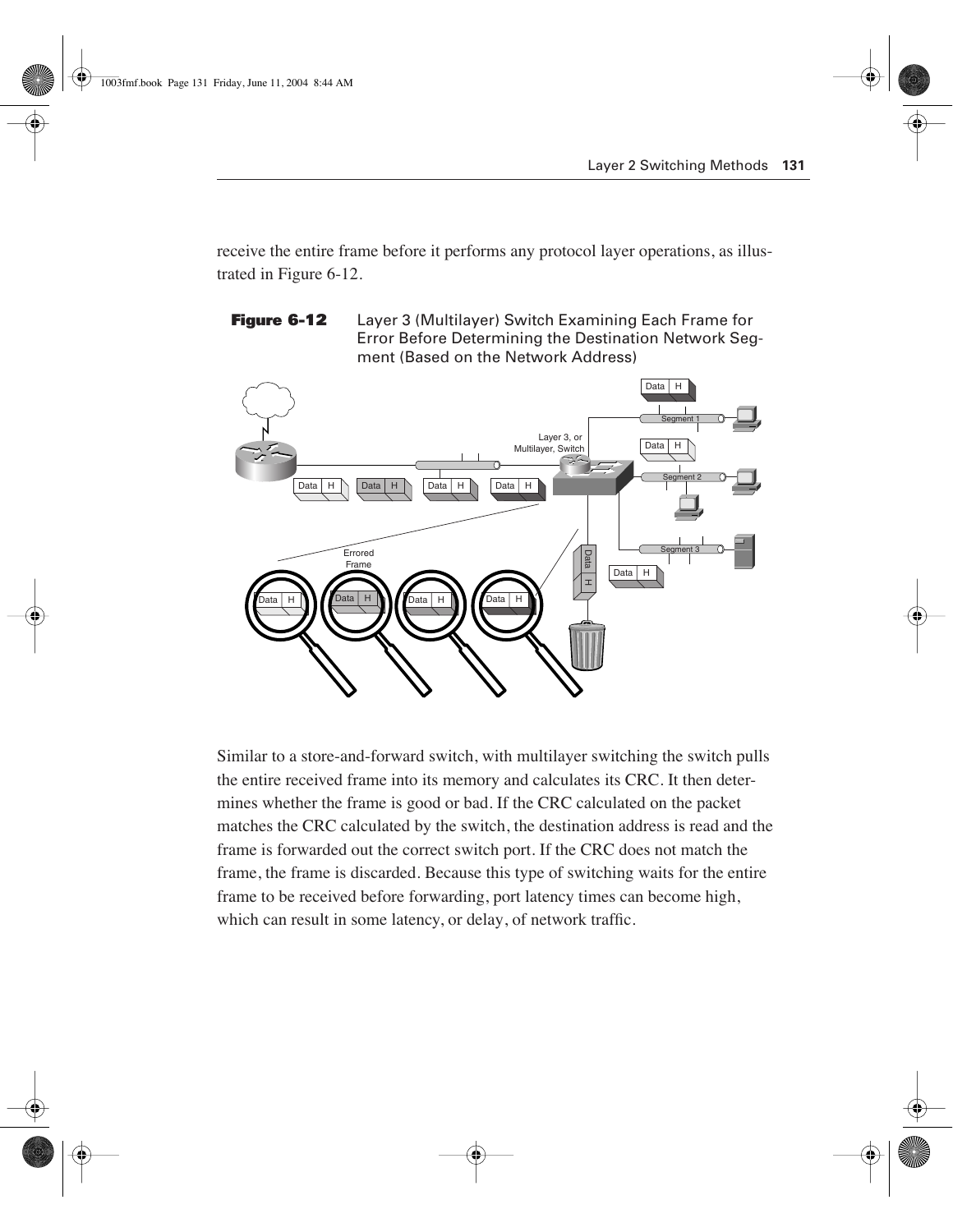# **Layer 3 Switching Operation**

You might be asking yourself, "What's the difference between a Layer 3 switch and a router?" The fundamental difference between a Layer 3 switch and a router is that Layer 3 switches have optimized hardware passing data traffic as fast as Layer 2 switches. However, Layer 3 switches make decisions regarding how to transmit traffic at Layer 3, just as a router does.



#### **note**

Within the LAN environment, a Layer 3 switch is usually faster than a router because it is built on switching hardware. Bear in mind that the Layer 3 switch is not as versatile as a router, so do not discount the use of a router in your LAN without first examining your LAN requirements, such as the use of *network address translation (NAT)*.

Before going forward with this discussion, recall the following points:

- A switch is a Layer 2 (data link) device with physical ports and that the switch communicates via frames that are placed on to the wire at Layer 1 (physical).
- A router is a Layer 3 (network) device that communicates with other routers with the use of packets, which in turn are encapsulated inside frames.

Routers have interfaces for connection into the network medium. For a router to route data over the Ethernet, for instance, the router requires an Ethernet interface, as illustrated in Figure 6-13.

A serial interface is required for the router connecting to a wide-area network (WAN), and a Token Ring interface is required for the router connecting to a Token Ring network.

A simple network made up of two network segments and an internetworking device (in this case, a router) is shown in Figure 6-14.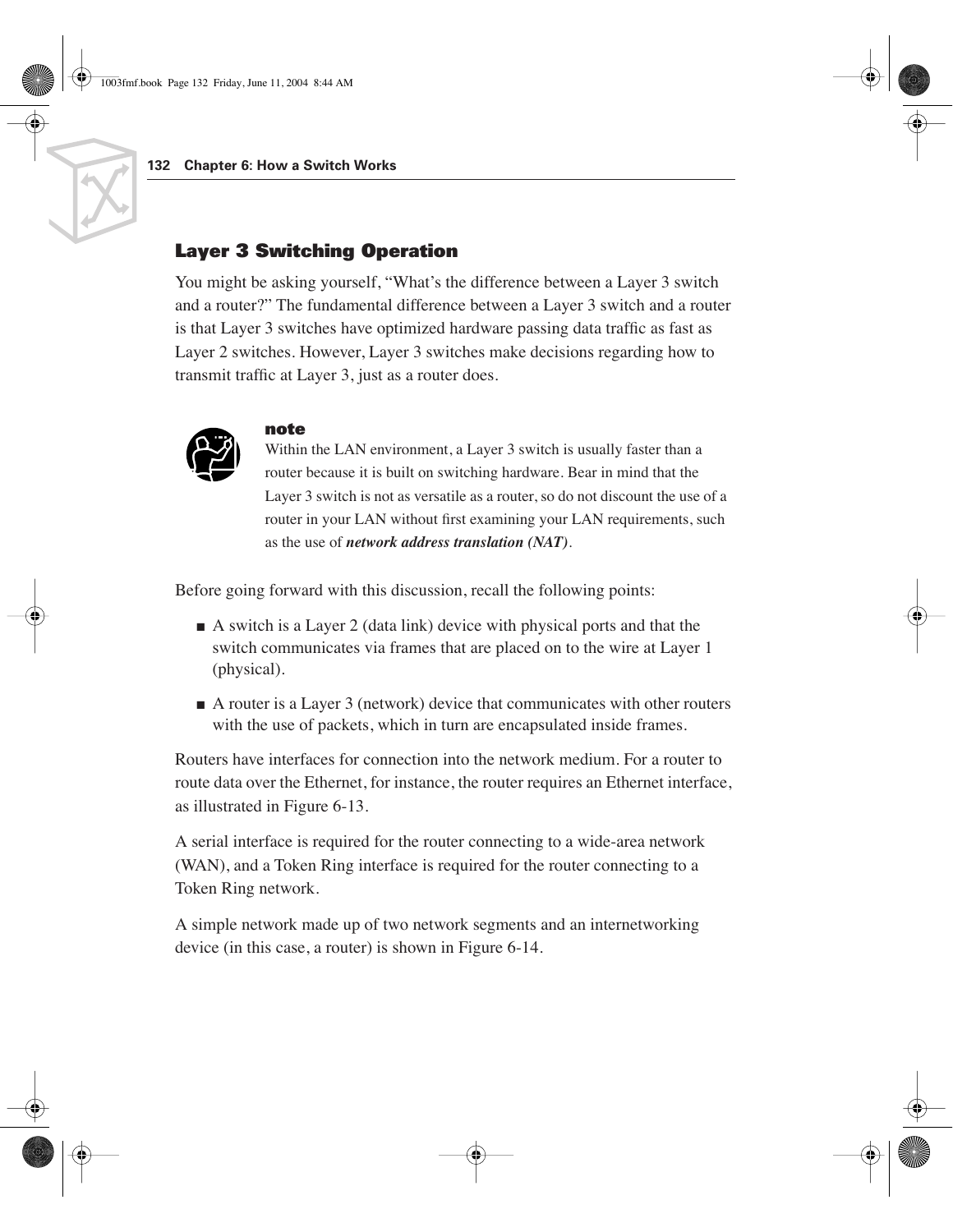

**Figure 6-13** Router Interfaces

The router in Figure 6-14 has two Ethernet interfaces, labeled E0 and E1. The primary function of the router is determining the best network path in a complex network. A router has three ways to learn about networks and make the determination regarding the best path: through locally connected ports, static route entries, and dynamic routing protocols. The router uses this learned information to make a determination by using routing protocols. Some of the more common routing protocols used include Routing Information Protocol (RIP), Open Shortest Path First (OSPF), Interior Gateway Routing Protocol (IGRP), and Border Gateway Protocol (BGP).

#### **Figure 6-14** Two-Segment Network with a Layer 3 Router

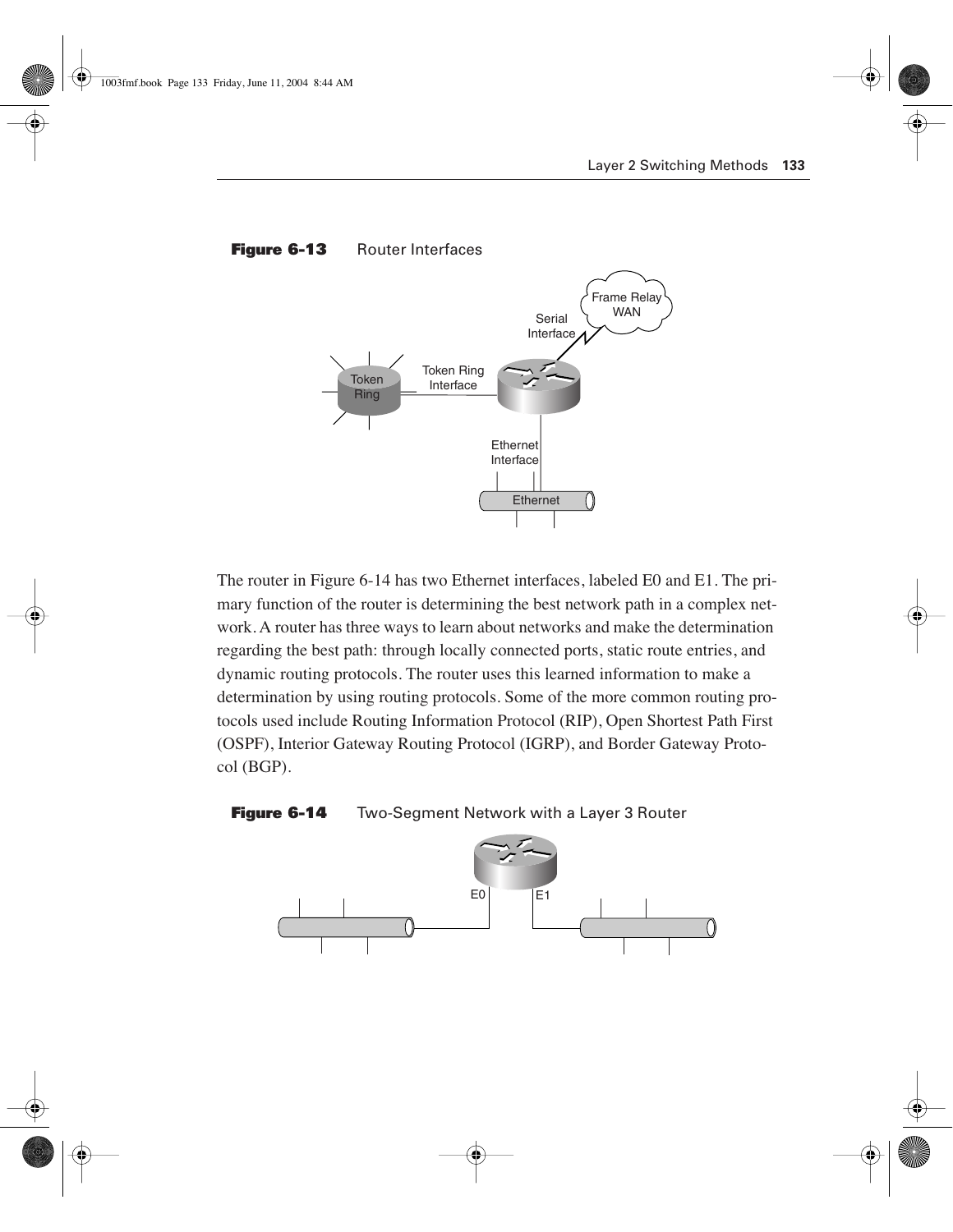

#### **note**

Routing protocols are used by routers to share information about the network. Routers receive and use the routing protocol information from other routers to learn about the state of the network. Routers can modify information received from one router by adding their own information along with the original information, and then forward that on to other routers. In this way, each router can share its version of the network.

### **Packet Switching**

Layer 3 information is carried through the network in packets, and the transport method of carrying these packets is called packet switching, as illustrated in Figure 6-15.



Figure 6-15 shows how a packet is delivered across multiple networks. Host A is on an Ethernet segment, and Host B on a Token Ring segment. Host A places an Ethernet frame, encapsulating an *Internet Protocol (IP)* packet, on to the wire for transmission across the network.

The Ethernet frame contains a source data link layer MAC address and a destination data link layer MAC address. The IP packet within the frame contains a source network layer *IP address* (TCP/IP network layer address) and a destination network layer IP address. The router maintains a routing table of network paths it has learned, and the router examines the network layer destination IP address of the packet. When the router has determined the destination network from the destination IP address, the router examines the routing table and determines whether a path exists to that network.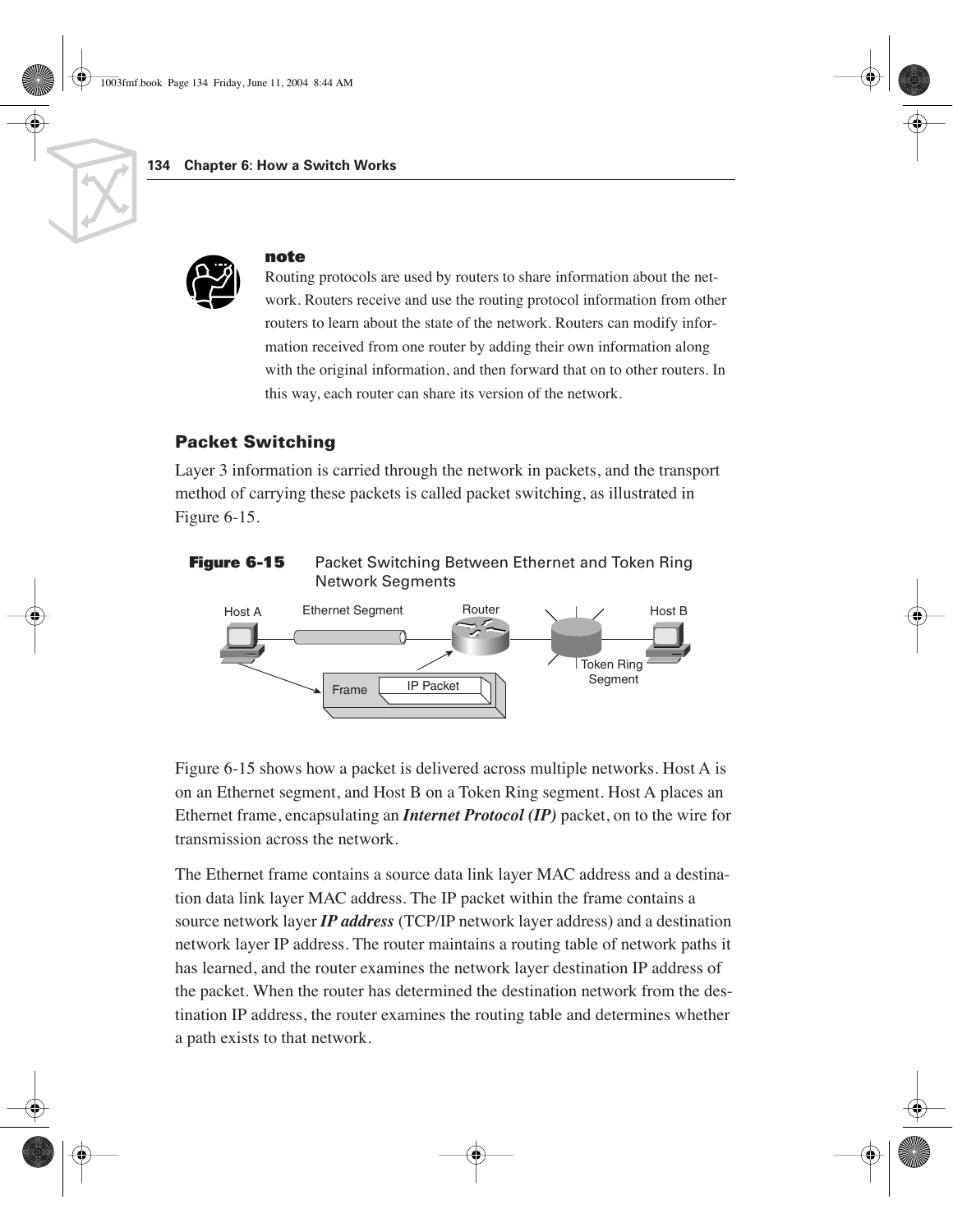In the case illustrated in Figure 6-15, Host B is on a Token Ring network segment directly connected to the router. The router peels off the Layer 2 Ethernet encapsulation, forwards the Layer 3 data packet, and then re-encapsulates the packet inside a new Token Ring frame. The router sends this frame out its Token Ring interface on to the segment where Host B will see a Token Ring frame containing its MAC address and process it.

Note the original frame was Ethernet, and the final frame is Token Ring encapsulating an IP packet. This is called media transition and is one of the features of a network router. When the packet arrives on one interface and is forwarded to another, it is called Layer 3 switching or routing.

# **Routing Table Lookup**

Routers (and Layer 3 switches) perform table lookups determining the next hop (next router or Layer 3 switch) along the route, which in turn determines the output port over which to forward the packet or frame. The router or Layer 3 switch makes this decision based on the network portion of the destination address in the received packet.

This lookup results in one of three actions:

- **The destination network is not reachable**—There is no path to the destination network and no default network. In this case, the packet is discarded.
- **The destination network is reachable by forwarding the packet to another router**—There is a match of the destination network against a known table entry, or to a default route if a method for reaching the destination network is unknown. The first lookup tells the next hop. Then a second lookup is performed to determine how to get to the next hop. Then a final determination of the exit port is reached. The first lookup can return multiple paths, so the port is not known until after the determination of how to get there is made. In either case, the lookup returns the network (Layer 3) address of the next-hop router, and the port through which that router can be reached.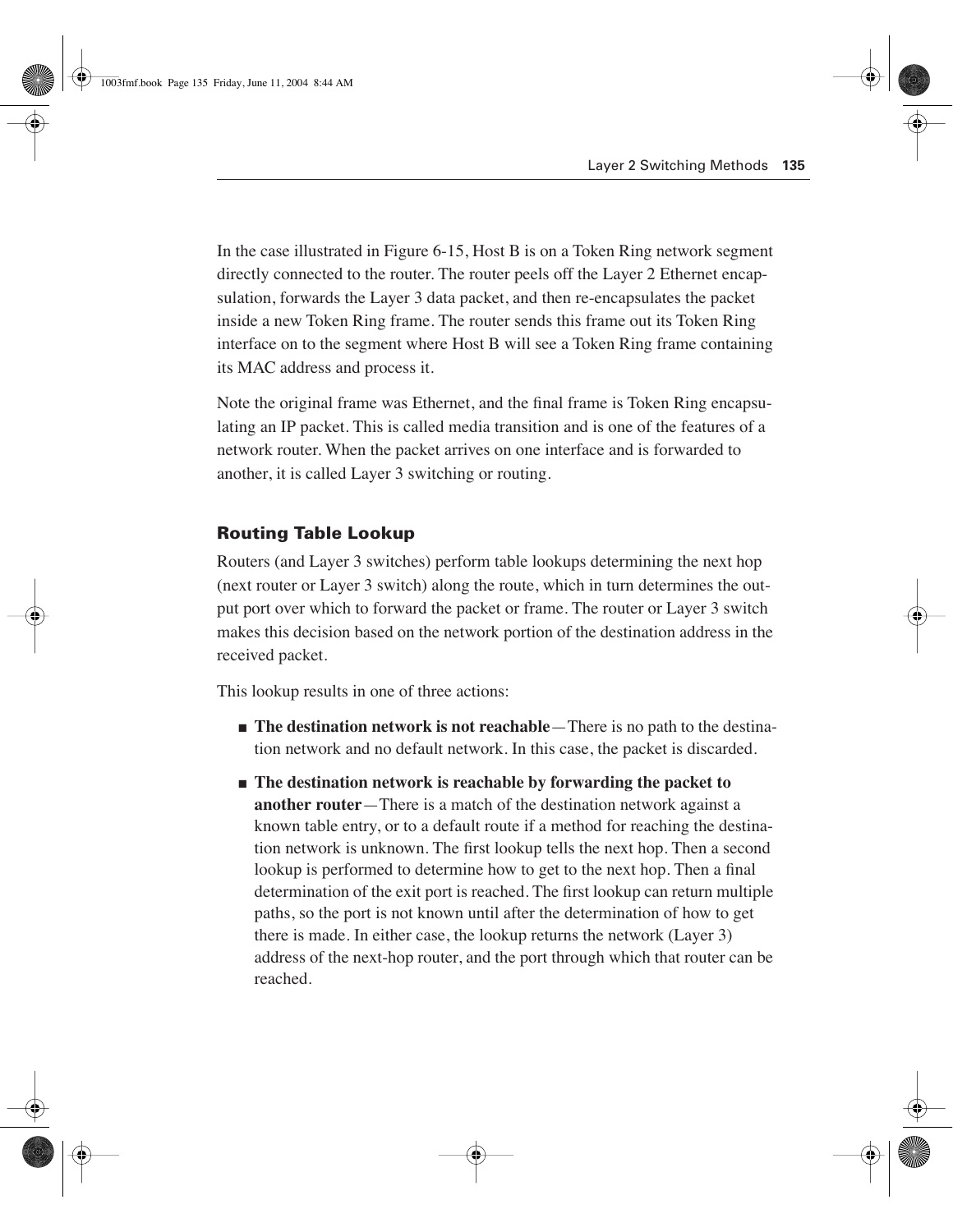

■ **The destination network is known to be directly attached to the** 

**router**—The port is directly attached to the network and reachable. For directly attached networks, the next step maps the host portion of the destination network address to the data link (MAC) address for the next hop or end node using the ARP table (for IP). It does not map the destination network address to the router interface. It needs to use the MAC of the final end node so that the node picks up the frame from the medium. Also, you are assuming IP when stating that the router uses the *ARP table*. Other Layer 3 protocols, such as Internetwork Packet Exchange (IPX), do not use ARP to map their addresses to MAC addresses.

Routing table lookup in an IP router might be considered more complex than a MAC address lookup for a bridge, because at the data link layer addresses are 48 bits in length, with fixed-length fields—the OUI and ID. Additionally, data-link address space is flat, meaning there is no hierarchy or dividing of addresses into smaller and distinct segments. MAC address lookup in a bridge entails searching for an exact match on a fixed-length field, whereas address lookup in a router looks for variable-length fields identifying the destination network.

IP addresses are 32 bits in length and are made up of two fields: the network identifier and the host identifier, as illustrated in Figure 6-16.

Both the network and host portions of the IP address can be of a variable or fixed length, depending on the hierarchical network address scheme used. Discussion of this hierarchical, or subnetting, scheme is beyond the scope of this book, but suffice to say you are concerned with the fact that each IP address has a network and host identifier.

The routing table lookup in an IP router determines the next hop by examining the network portion of the IP address. After it determines the best match for the next hop, the router looks up the interface port to forward the packets across, as illustrated in Figure 6-17.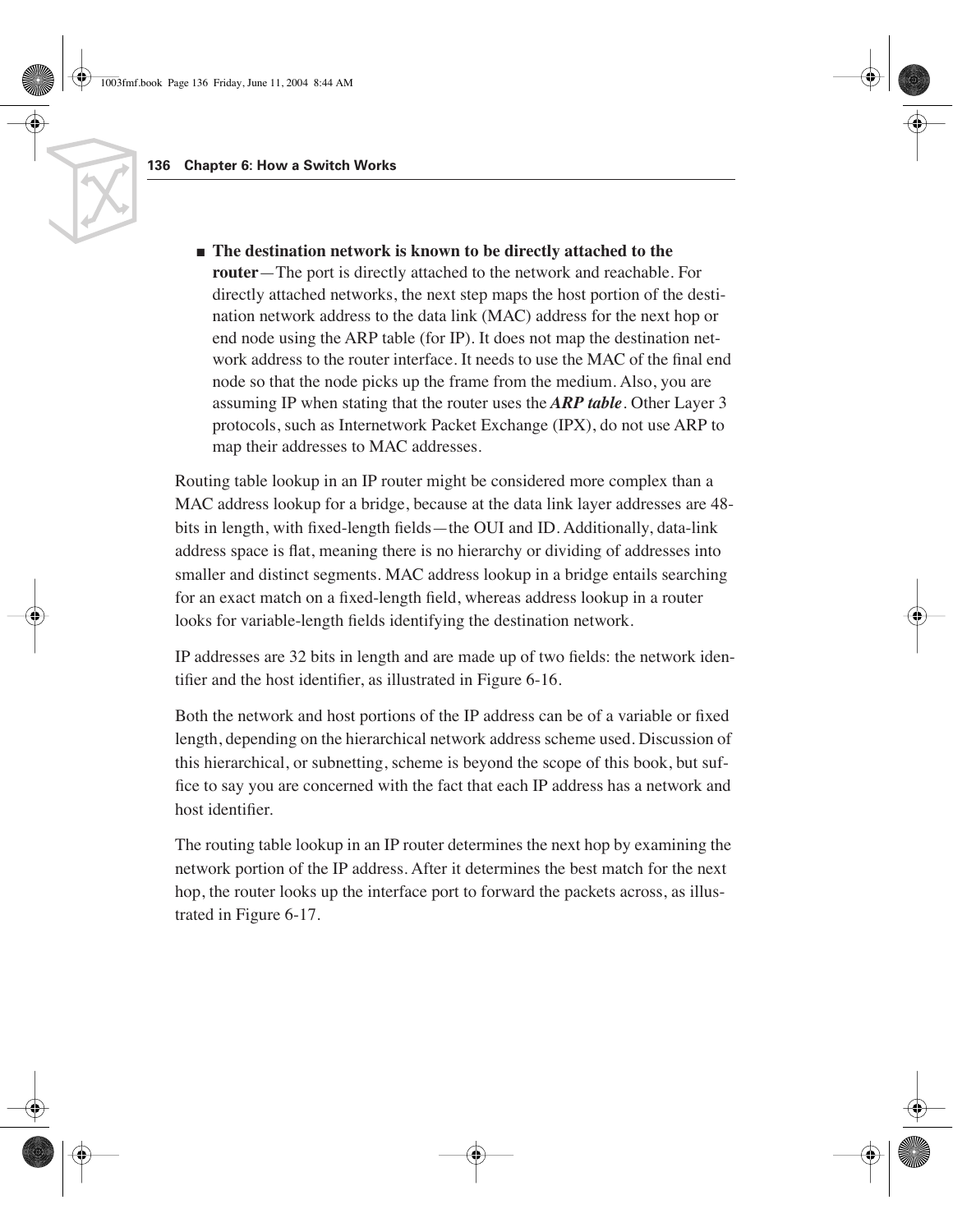

#### **Figure 6-16** IP Address Space

Figure 6-17 shows that the router receives the traffic from Serial Port 1 (S1) and performs a routing table lookup determining from which port to forward out the traffic. Traffic destined for Network 1 is forwarded out the Ethernet 0 (E0) port. Traffic destined for Network 2 is forwarded out the Token Ring 0 (T0) port, and traffic destined for Network 3 is forwarded out Serial Port 0 (S0).



#### **note**

In terms of the Cisco Internet Operating System (IOS) interface, port numbers begin with zero (0), such as serial port 0 (S0). Not all vendors, including Cisco, use ports; some use slots or modules, which might begin with zero or one.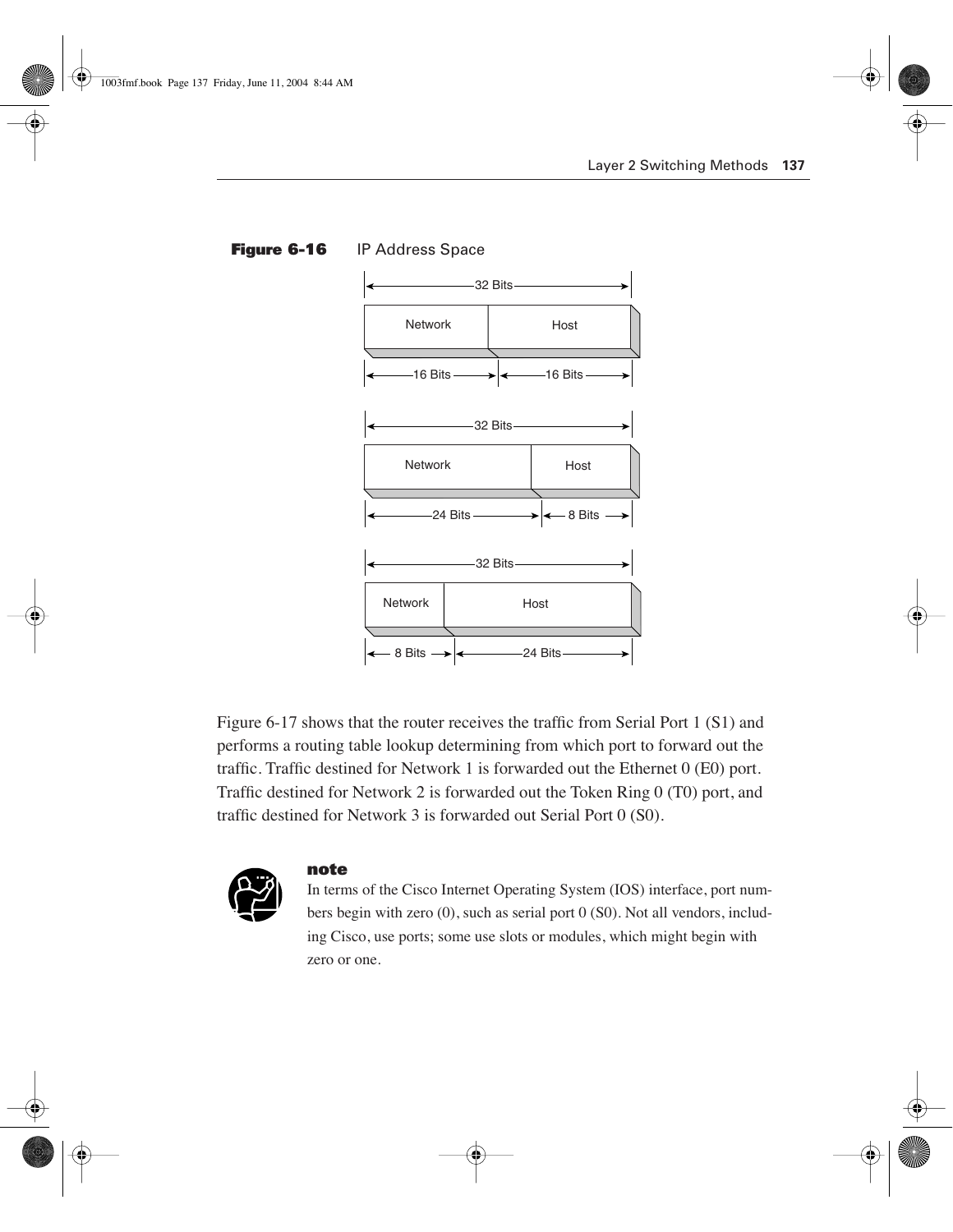

**Figure 6-17** Routing Table Lookup Operation

The host identifier portion of the network address is examined only if the network lookup indicates that the destination is on a locally attached network. Unlike datalink addresses, the dividing line between the network identifier and the host identifier is not in a fixed position throughout the network. Routing table entries can exist for network identifiers of various lengths, from 0 bits in length, specifying a default route, to 32 bits in length for host-specific routes. According to IP routing procedures, the lookup result returned should be the one corresponding to the entry that matches the maximum number of bits in the network identifier. Therefore, unlike a bridge, where the lookup is for an exact match against a fixed-length field, IP routing lookups imply a search for the longest match against a variablelength field.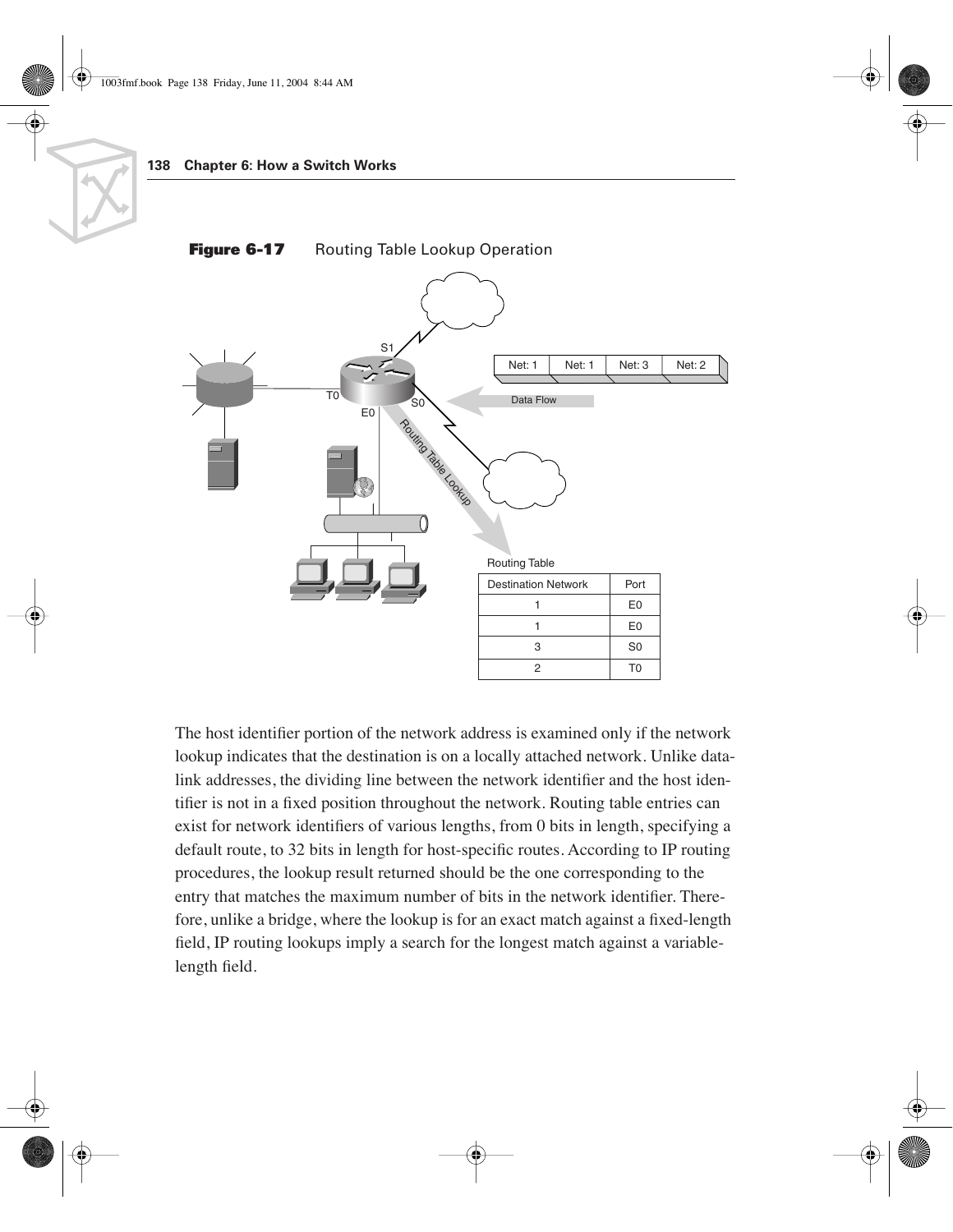For example, a network host might have both the IP address of 68.98.134.209 and a MAC address of 00-0c-41-53-40-d3. The router makes decisions based on the IP address (68.98.134.209), whereas the switch makes decisions based on the MAC address (00-0c-41-53-40-d3). Both addresses identify the same host on the network, but are used by different network devices when forwarding traffic to this host.

# **ARP Mapping**

Address Resolution Protocol (ARP) is a network layer protocol used in IP to convert IP addresses into MAC addresses. A network device looking to learn a MAC address broadcasts an ARP request onto the network. The host on the network that has the IP address in the request replies with its MAC (hardware) address. This is called ARP mapping, the mapping of a Layer 3 (network) address to a Layer 2 (data link) address.



#### **note**

Some Layer 3 addresses use the MAC address as part of their addressing scheme, such as IPX.

Because the network layer address structure in IP does not provide for a simple mapping to data-link addresses, IP addresses use 32 bits, and data-link addresses use 48 bits. It is not possible to determine the 48-bit data-link address for a host from the host portion of the IP address. For packets destined for a host not on a locally attached network, the router performs a lookup for the next-hop router's MAC address. For packets destined for hosts on a locally attached network, the router performs a second lookup operation to find the destination address to use in the data-link header of the forwarded packet's frame, as illustrated in Figure 6-18.

After determining for which directly attached network the packet is destined, the router looks up the destination MAC address in its ARP cache. Recall that ARP enables the router to determine the corresponding MAC address when it knows the network (IP) address. The router then forwards the packet across the local network in a frame with the MAC address of the local host, or next-hop router.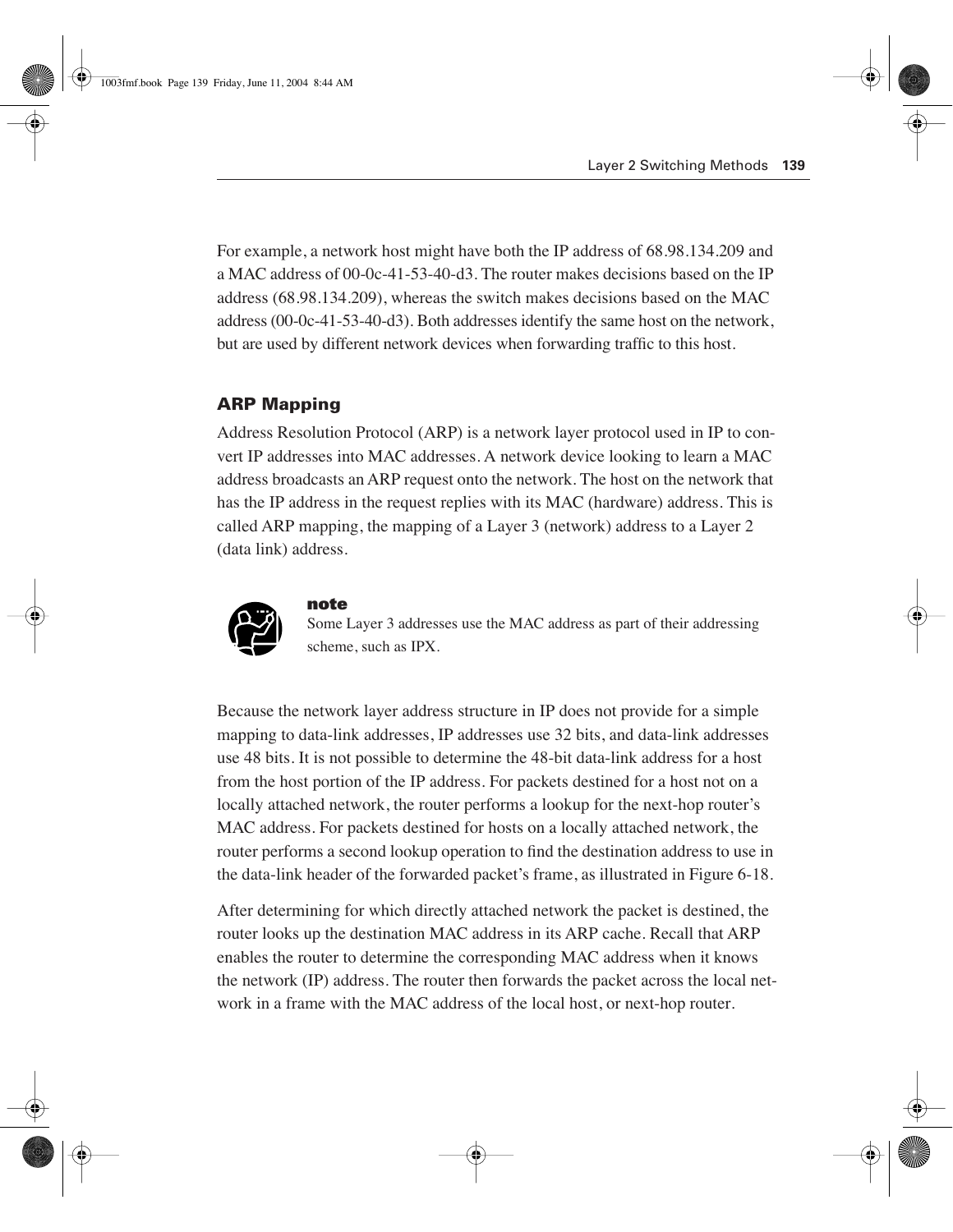



#### **note**

Note in Figure 6-18 that Net 3, Host: 31 is not part of the ARP cache, because during the routing table lookup, the router determined that this packet is to be forwarded to another, remote (nonlocally attached) network.

2 T0

The result of this final lookup falls into one of the three following categories:

■ **The packet is destined for the router itself**—The IP destination address (network and station portion combined) corresponds to one of the IP addresses of the router. In this case, the packet must be passed to the appropriate higher-layer entity within the router and not forwarded to any external port.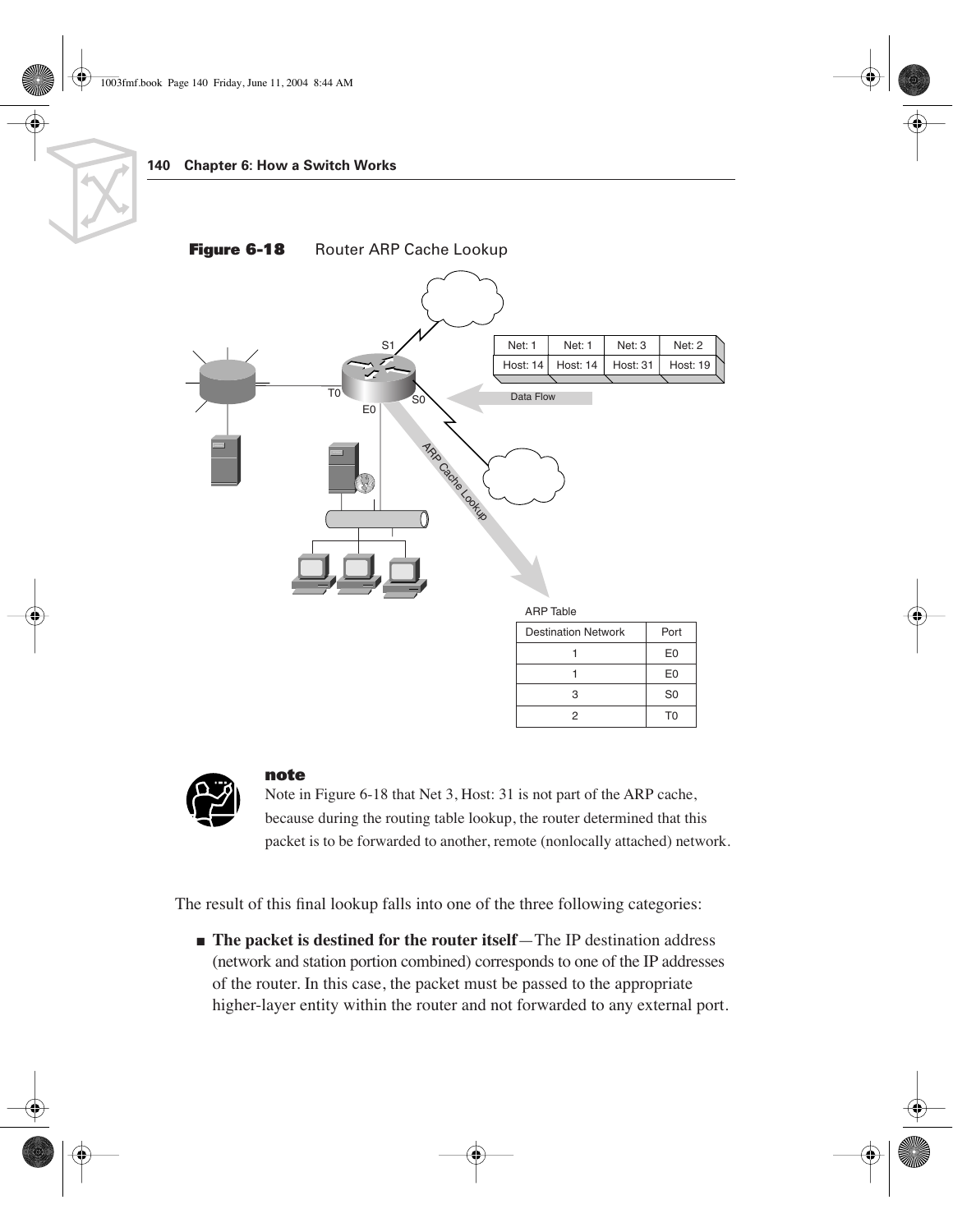- **The packet is destined for a known host on the directly attached network**—This is the most common situation encountered by a network router. The router determines the mapping from the ARP table and forwards the packet out the appropriate interface port to the local network.
- **The ARP mapping for the specified host is unknown**—The router initiates a discovery procedure by sending an ARP request determining the mapping of network to hardware address. Because this discovery procedure takes time, albeit measured in milliseconds, the router might drop the packet that resulted in the discovery procedure in the first place. Under *steady-state* conditions, the router already has ARP mappings available for all communicating hosts. The address discovery procedure is necessary when a previously unheard-from host establishes a new communication session.



#### **note**

The current version of Cisco IOS (12.0) Software drops the first packet for a destination without an ARP entry. The IOS does this to handle denial of service (DoS) attacks against incomplete ARPs. In other words, it drops the frame immediately instead of awaiting a reply.

### **Fragmentation**

Each output port on a network device has an associated maximum transmission unit (MTU). Recall from earlier in this chapter that the MTU indicates the largest frame size (measured in bytes) that can be carried on the interface. The MTU is often a function of the networking technology in use, such as Ethernet, Token Ring, or Point-to-Point Protocol (PPP). PPP is used with Internet connections. If the frame being forwarded is larger than the available space, as indicated by the MTU, the frame is fragmented into smaller pieces for transmission on the particular network.

Bridges cannot fragment frames when forwarding between LANs of differing MTU sizes because data-link connections rarely have a mechanism for fragment reassembly at the receiver. The mechanism is at the network layer implementation, such as with IP, which is capable of overcoming this limitation. Network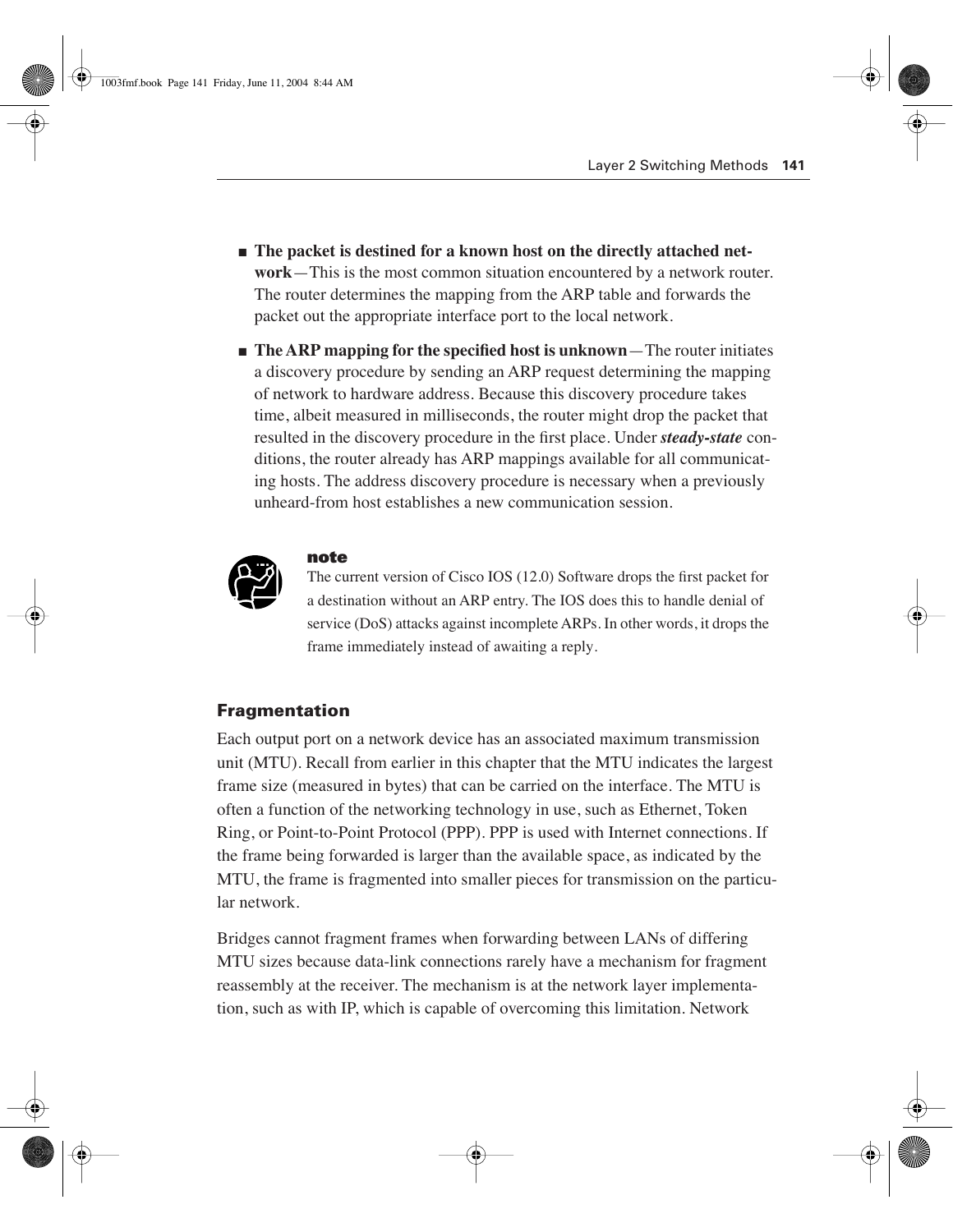layer packets can be broken down into smaller pieces if necessary so that these packets can travel across a link with a smaller MTU.

Fragmentation is similar to taking a picture and cutting it into pieces so that each piece will fit into differently sized envelopes for mailing. It is up to the sender to determine the size of the largest piece that can be sent, and it is up to the receiver to reassemble these pieces. Fragmentation is a mixed blessing; although it provides the means of communication across different link technologies, the processing accomplishing the fragmentation is significant and could be a burden on each device having to fragment and reassemble the data. Further, pieces for reassembly can be received out of order and may be dropped by the switch or router.

As a rule, it is best to avoid fragmentation in your network if at all possible. It is more efficient for the sending station to send packets not requiring fragmentation anywhere along the path to the destination, instead of sending large packets requiring intermediate routers to perform fragmentation.



#### **note**

Hosts and routers can learn the maximum MTU available along a network path through the use of MTU discovery. MTU discovery is a process by which each device in a network path learns the MTU size that the network path can support.

# **Chapter Summary**

One of three transmission methods is used to move frames from source to destination: unicast, multicast, or broadcast. Unicast transmission occurs when there is a direct path from source to destination, a "one-to-one" relationship. Multicast has a one-to-many relationship in which the frame is delivered to multiple destinations that are identified as part of a multicast group. Broadcast is a one-to-all relationship in which the frame is delivered to all the hosts on the network segment, whether or not they want the traffic.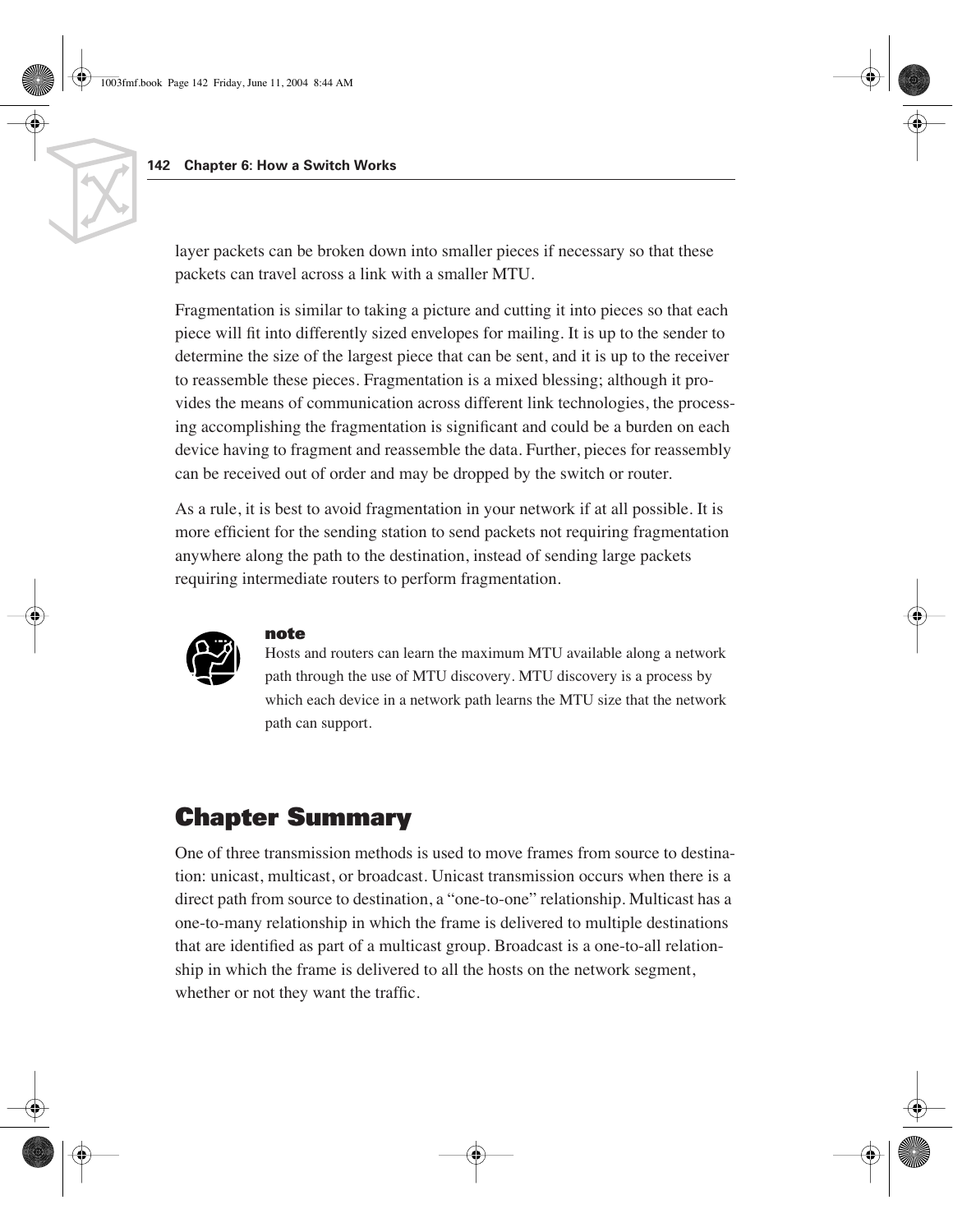Frame size is measured in bytes and has a minimum and maximum length, depending on the implemented technology, such as Ethernet, Token Ring, or with WAN technologies (such as Frame Relay or IP VPN). The maximum frame length supported by a technology is called the maximum transmission unit, or MTU, and is measured in bytes. A frame received by the switch that is less than the minimum frame length for that technology is called a runt, and a frame greater than the maximum frame length is called a giant. Giant frames must be fragmented into smaller frames, smaller than the acceptable MTU, before these frames can be forwarded across the switch's or router's network interface.

There are two common categories of switches: store-and-forward switches and cut-through switches. Store-and-forward switching accepts the complete frame into the switch buffers for error checking before forwarding on to the network. Cut-through switching reads just the destination MAC address (the first 6 bytes of the frame following the preamble) to determine the switch port to forward the traffic. Store-and-forward switching adds some delay to the time it takes for the frame to get from source to destination; unlike cut-through switching, however, store-and-forward switching does not forward a frame with errors. The delay added by store-and-forward switching is minimal and should not be a determining factor when deciding between using cut-through and store-and-forward switching. Store-and-forward has an advantage over cut-through switching by virtue of its error-handling mechanisms.

A third switching category is fragment-free switching, which accepts the first 64 bytes of the frame and checks for errors. Fragment-free switching works on the precept that if there are any errors on the line, they are detectable within the first 64 bytes of the frame.

The fundamental difference between Layer 2 and Layer 3 switch operation is the layer at which each forwarding decision is made. Layer 2 switches make their forwarding decisions based on tables that store the mapping between MAC addresses and switch ports. Layer 3 switches build a table of network addresses and switch